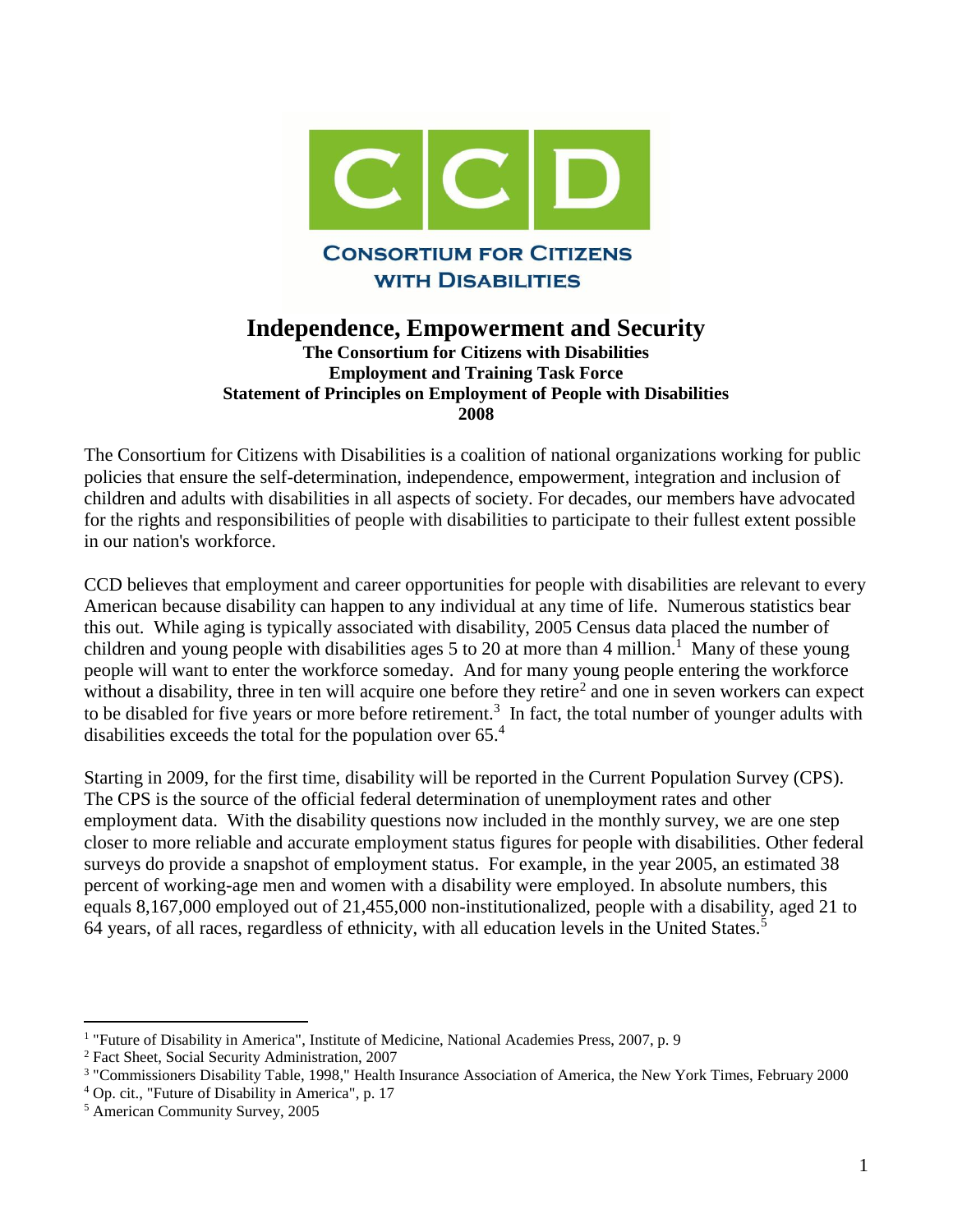Meanwhile, the workforce participation rate of similar populations without disabilities is almost 80 percent.<sup>6</sup> By any definition, this vast disparity [38% vs. 80%] should be recognized as a crisis when this country faces an impending worker shortage and millions of Americans with disabilities are excluded from the labor market. Unfortunately, these issues have languished beneath the radar of policymakers on both sides of the political aisle or the focus is too narrowly placed on a smaller subset of people with disabilities – those on Social Security disability benefits.

What is often forgotten is that "receipt of Social Security disability benefits is merely the last stop on a long journey that many people with disabilities make from the point of disability onset to the moment at which disability is so severe that work is, at least temporarily, not possible. All along this journey, individuals encounter the policies and practices of the other systems involved in disability and employment issues. When these systems fail to stem the progression of disability or work at crosspurposes with one another to prevent successful employment retention or return to work, it is often the Social Security disability system that bears the eventual brunt of this failure." 7

For other individuals with disabilities, such as those with life-long developmental disabilities, it is often not an issue of returning to work or maintaining employment but having the services and supports to secure employment. Reliance on services and supports to gain and maintain employment may be short lived or last a lifetime but it is a certainty that for these individuals Social Security benefits provide much needed income support and access to the services and supports to live and work independently in the community (e.g., supported employment).

Throughout the federal government, there are numerous agencies whose task it is to advance employment of people with disabilities. The Equal Employment Opportunity Commission (EEOC) monitors compliance with and enforces anti-discrimination laws enacted to protect people with disabilities. Within the Department of Labor, the Office of Disability Employment Policy (ODEP) and Employment and Training Administration (ETA) manage a host of programs and demonstration projects testing innovations in employment practices for people with disabilities. At the Department of Education, the Rehabilitative Services Administration (RSA) operates the major federal disability employment program– the state vocational rehabilitation system-- and its sister agency at Education, the National Institute of Disability and Rehabilitation Research (NIDRR) supports a national network of research and training programs focused on employment and independent living for people with disabilities. The Social Security Administration's (SSA) Office of Employment Support Programs is responsible for implementing the Ticket to Work program which was designed to assist Social Security disability beneficiaries in becoming more economically self-sufficient. At the Department of Veterans Affairs, the Vocational Rehabilitation and Employment (VR&E) program was created to serve veterans with service-connected disabilities. Only recently have these agencies begun to collaborate on mutual research agendas and initiatives that cut across programmatic silos. These efforts are threatened when budgets are continually flat-funded or targeted for elimination or substantial reduction.

CCD offers the following proposals to draw attention to the broad array of steps that should be taken to minimize employment barriers, improve employment outcomes and reduce dependence on federal income support programs for people with disabilities.

<sup>6</sup> http://www.ilr.cornell.edu/edi/disabilitystatistics/issues.cfm#Unemployment

<sup>7</sup> Joan Durocher, National Council on Disability to the Social Security Advisory Board, January 31, 2006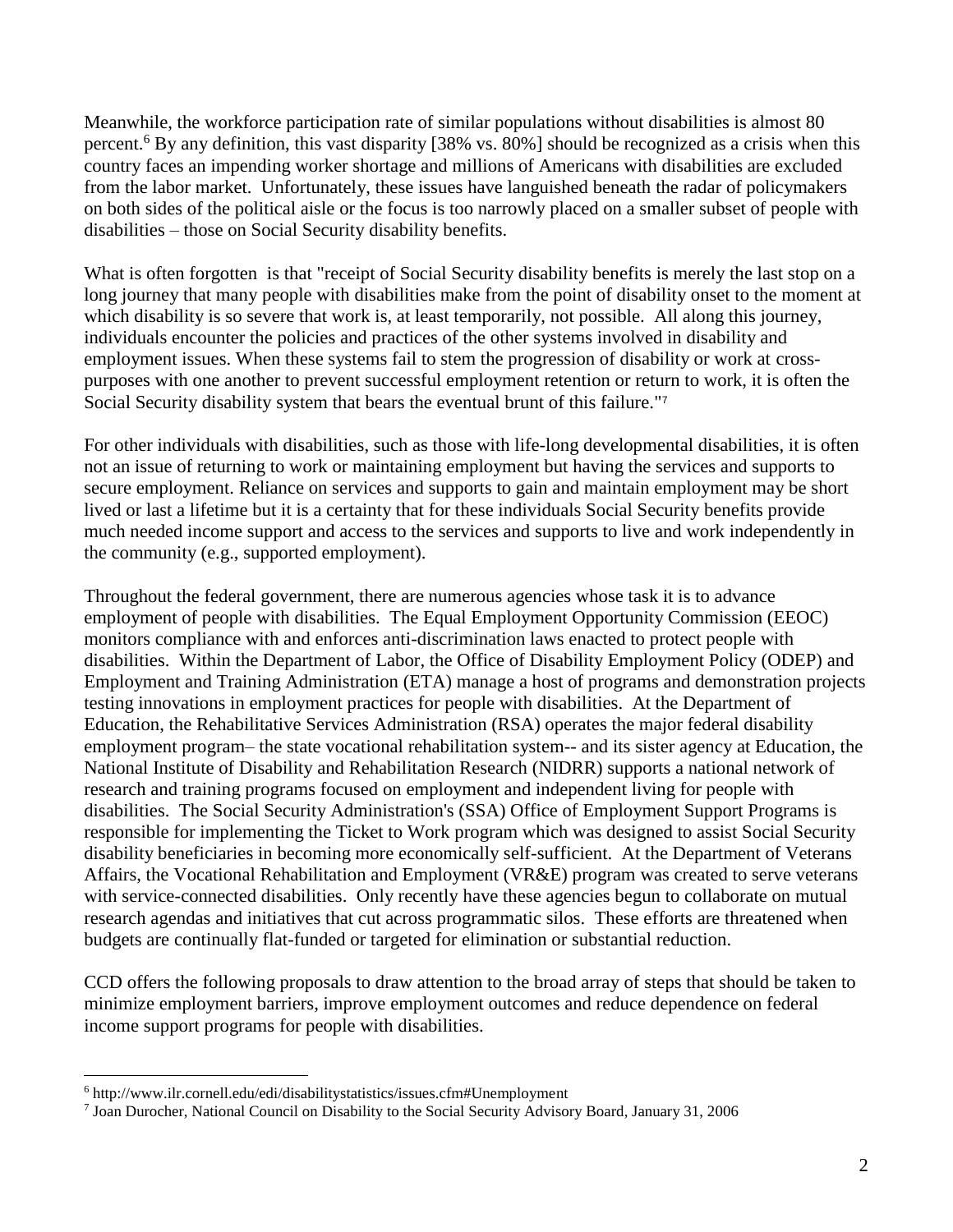### **1] Support and enforce the Americans with Disabilities Act** –

*Rob is a lawyer with a spinal cord injury who works for a major disability rights organization.*  Because his office building is architecturally accessible he can work from his office on the 7<sup>th</sup> *floor. When health complications exacerbated his injury, his employer accommodated him with a flexible work schedule allowing him to work from home. Once he returned to work, he was provided assistive technology that enables individuals with limited hand dexterity to use a computer.*

For many people with disabilities, all they need is proper compliance with and enforcement of the employment provisions of the ADA. Accessible workplaces and often simple job accommodations mean that people with disabilities with appropriate qualifications for a position can enjoy a long and productive work life.

*Barriers* -- The Equal Employment Opportunity Commission (EEOC) is responsible for enforcing antidiscrimination laws that protect workers with disabilities. During the past seven years, funding and staffing for these agencies have been dramatically reduced, resulting in a significant decrease in numbers of discrimination complaints resolved.

According to a 2007 Inspector General's report, EEOC "is challenged in accomplishing its mission of promoting equality of opportunity in the workforce and enforcing federal laws prohibiting employment discrimination due to a reduced workforce and an increasing backlog of pending cases. EEOC has experienced a significant loss of its workforce, mostly to attrition and buyouts that the agency offered to free up resources." Data from the report indicate the EEOC faced a possible backlog of 67,000 cases by the end of FY  $2008<sup>8</sup>$ .

*Solutions* – Ensure adequate budget and personnel resources for the EEOC. Funding must be provided to reverse the seven year decline in staffing for the agency, with specific emphasis on EEOC's investigative capacity. The House of Representatives recommended a funding level of \$350 million for the EEOC before the enactment of the Continuing Resolution for FY 2009.

#### **2] Educate, encourage and assist employers to hire people with disabilities –**

*Dr. G's chiropractic office had just opened with two doctors and a part time bookkeeper. They soon discovered that many customers missed appointments and the office files were a mess. The part time bookkeeper really was not enough to handle the workload but they could not afford to hire someone else. A supported employment provider proposed that they hire a part time person for three months whose responsibilities would include: organizing customer files; contacting customers prior to scheduled appointments; keeping customers informed of special products or events; and serving as customer advocate by obtaining feedback about ways to expand services. They hired a supported employee for three months at minimum wage. After the three months, the* 

<sup>8</sup> http://www.eeoc.gov/abouteeoc/plan/par/2007/inspector\_general\_statements.html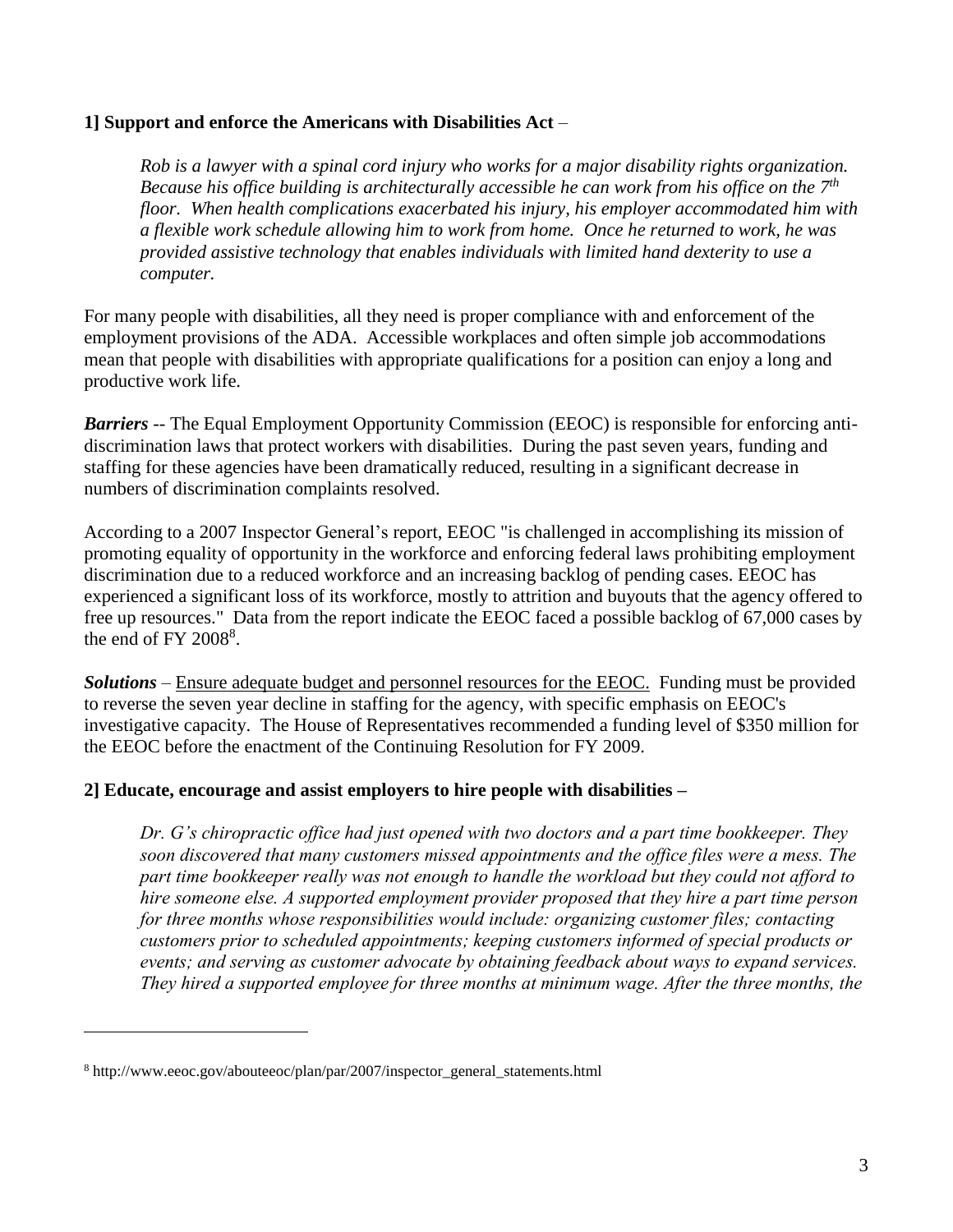*doctors noted an increase in profits and customer satisfaction and kept the individual on as a permanent employee. She has been there for eight years.*

*Barriers* -- Numerous companies, businesses and corporations have become leaders in the recruitment, hiring and promotion of workers with disabilities. Still, too many businesses don't know about resources to which they can turn for questions about hiring people with disabilities or accommodating their needs on the job and they remain mired in outdated misconceptions about the capabilities of people with disabilities. In addition, many jobs are designed or structured in a manner that is not conducive to employment of people with significant disabilities. However, many surveys show the public overwhelmingly prefers to patronize companies that hire people with disabilities, but too many employers fail to follow through on an expressed willingness to employ these workers.<sup>9</sup>

The tax code contains a variety of incentives for employers to hire people with disabilities. The Work Opportunity Tax Credit provides for an annual tax credit of up to \$2,400 to employers that hire people from certain targeted low–income groups, including: VR Agency Referrals, Individuals using a Ticket to Work assigned to an Employment Network (signed IWP), SSI, TANF, Food Stamp Recipients, Qualified ex-felons, High-risk youth, Qualified summer youth employees. For Qualified veterans, the tax credit is worth up to \$6000. However, the paperwork and documentation required to use the WOTC makes it burdensome and difficult for businesses to take advantage of it. Moreover, Congress often allows the WOTC to expire then reinstates it retroactively, making it unpredictable for many businesses.

A Small Business Tax Credit [Sec. 44] provides a tax credit of up to \$5,000 annually for certain small businesses to be used for the cost of providing reasonable accommodations such as sign language interpreters, readers, materials in alternative format, the purchase of adaptive equipment, the modification of existing equipment, or the removal of architectural barriers. Unfortunately, the Section 44 credit covers only 50% of eligible access expenditures, posing a significant financial burden for many small companies. Finally, the Architectural/Transportation Tax Deduction [Section 190] allows businesses of any size to deduct up to \$15,000 annually for the costs of removing barriers to accessibility. Only certain expenses are deductible and modifications must meet certain standards under the IRS Code. As a consequence, the deduction is often difficult for businesses to understand and utilize. Indeed, a 2002 GAO report found only a small proportion of corporate and individual taxpayers with a business affiliation taking advantage of these tax incentives and most were concentrated in only a few industries. $10$ 

*Solutions* – Increase funding for workforce intermediaries with expertise in disability and accommodations as well as business procedures and needs. Employers have stated that what they value most in hiring people with disabilities is a partner organization which can provide prompt assistance in pre-screening, accommodations, follow along, and post-placement issues.<sup>11</sup> Supported Employment (SE) and Customized Employment (CE) are among the strategies to individualize the employment relationship between job seekers and employers in ways that meet the needs of both. SE and CE are based on identifying the strengths, interests and needs of an individual with a disability as well as

 $\overline{a}$ 9 Journal of Vocational Rehabilitation 24, Siperstein, Romano, Mohler and Parker, 2006, p. 6-7

<sup>&</sup>lt;sup>10</sup> U. S. General Accounting Office, Business Tax Incentives: Incentives to Employ Workers with Disabilities Receive Limited Use and Have an Uncertain Impact, GAO-03-39, December 2002, p. 4

<sup>11</sup> (RTI Projects With Industry Evaluation December 2003, p 56)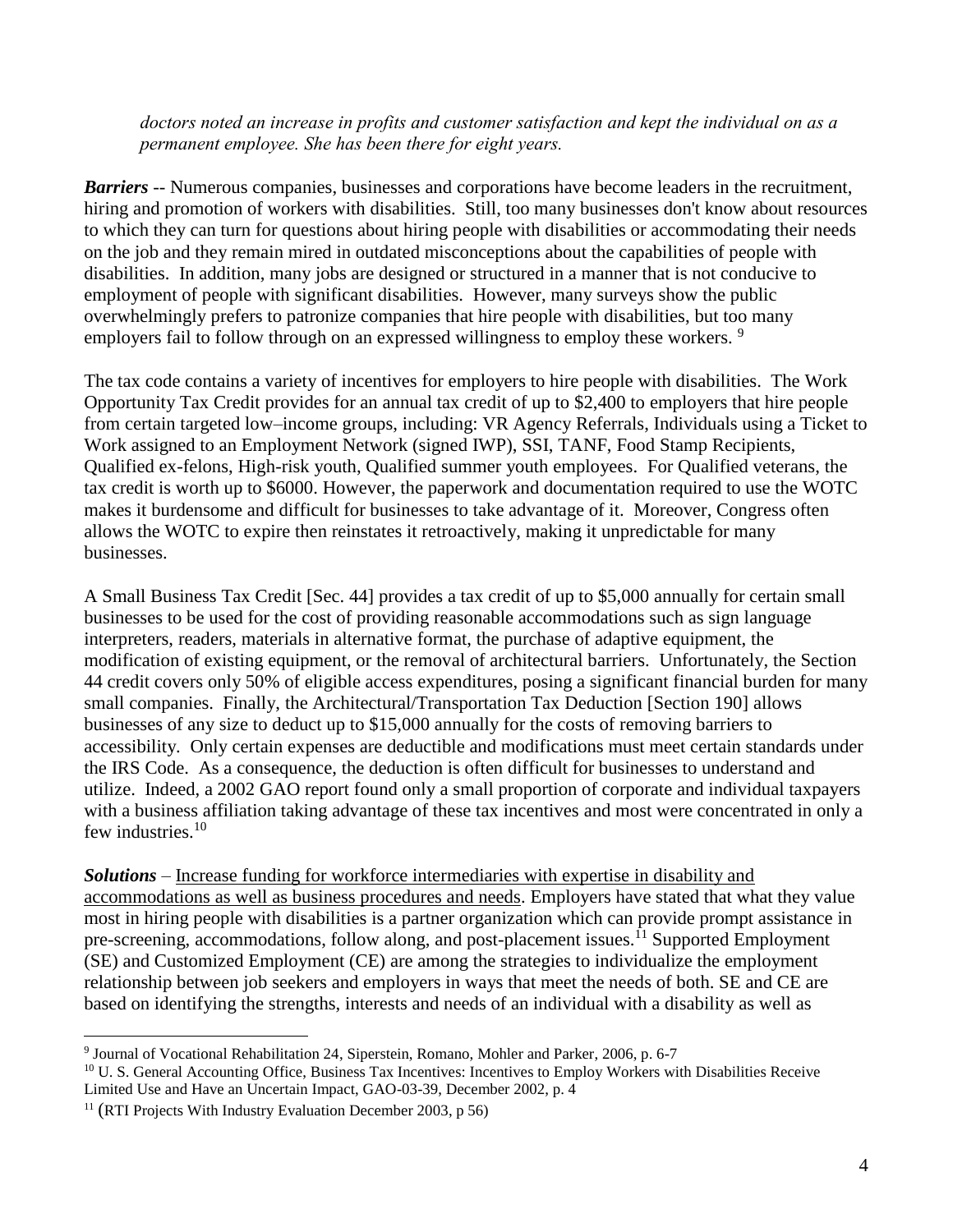identifying the needs of an employer. Studies have indicated that supported employment generates greater monetary benefits than costs.<sup>12</sup> Despite the demonstrated successes of SE, an analysis of data between 1988 and 2002, on the federal funding and enrollment in supported employment programs throughout the US concluded that: 1) SE is under-funded compared and 2) the growth of SE has become stagnant. $13$ 

The Projects with Industry [PWI] program under the Rehabilitation Services Administration is recognized and valued for its partnership with business approach to job development by employers nationwide. Unfortunately, it has gone from 125 projects to 70 with further reductions expected in 2008. Other federal agencies, particularly the Department of Labor, have in the past provided funding opportunities which support partnership with business in finding and creating job opportunities for people with disabilities and should be encouraged to do so in the future. The funding for organizations which can partner and assist local employers has decreased significantly and this trend must be reversed.

Promote the United States Business Leadership Network (USBLN). USBLN is a coalition of over 5000 companies and corporations with a commitment to the recruitment, hiring and advancement of people with disabilities in their workforce. The Network supports its members through sharing of best practices, sponsoring youth employment fairs at its annual conference and being a resource for technical assistance concerning job accommodations and other employment-related matters. With 44 chapters in 32 states it is the only disability organization led by businesses for businesses. Employers should be encouraged to join USBLN and more states should incorporate support for their BLNs into their own economic development and workforce strategies.

Publicize the Job Accommodation Network (JAN) – Funded by the DoL Office of Disability Employment Policy, JAN is a free consulting service designed to increase the employability of people with disabilities by: 1) providing individualized worksite accommodations solutions, 2) providing technical assistance regarding the ADA and other disability related legislation, and 3) educating callers about self-employment options.

Use the Tax Code Effectively to Promote Employment of People with Disabilities –The 2002 GAO tax incentives study recommended additional research to determine the impact of the various credits and deductions on employment of people with disabilities. However, it also reported consensus among business representatives and experts on disability issues on the need to improve education and outreach efforts on these incentives. Those interviewed by the GAO also proposed that technical assistance be provided to small businesses in filing the paperwork necessary to claim the credits or deductions or streamlining the process for filing. Other recommendations included expanding the universe of workers

 $12$  Cimera, R. (1998). Are individuals with severe or multiple disabilities cost-efficient to serve via supported employment? Mental Retardation, 36, 280-292. Cimera, R. (2000) The cost efficiency of supported employment: A literature review. Journal of Vocational Rehabilitation, 14, 280-292 Cimera, R., (2007), The cost-effectiveness of supported employment and sheltered workshops in Wisconsin (FY 2002–FY 2005), Journal of Vocational Rehabilitation, 26(3), 153-158).

<sup>&</sup>lt;sup>13</sup> Rusch, F. & Braddock, D. (2005) Adult day programs versus supported employment: Spending and services practices of mental retardation and developmental disabilities state agencies. Research and Practice for Persons with Severe Disabilities, 29, 237-42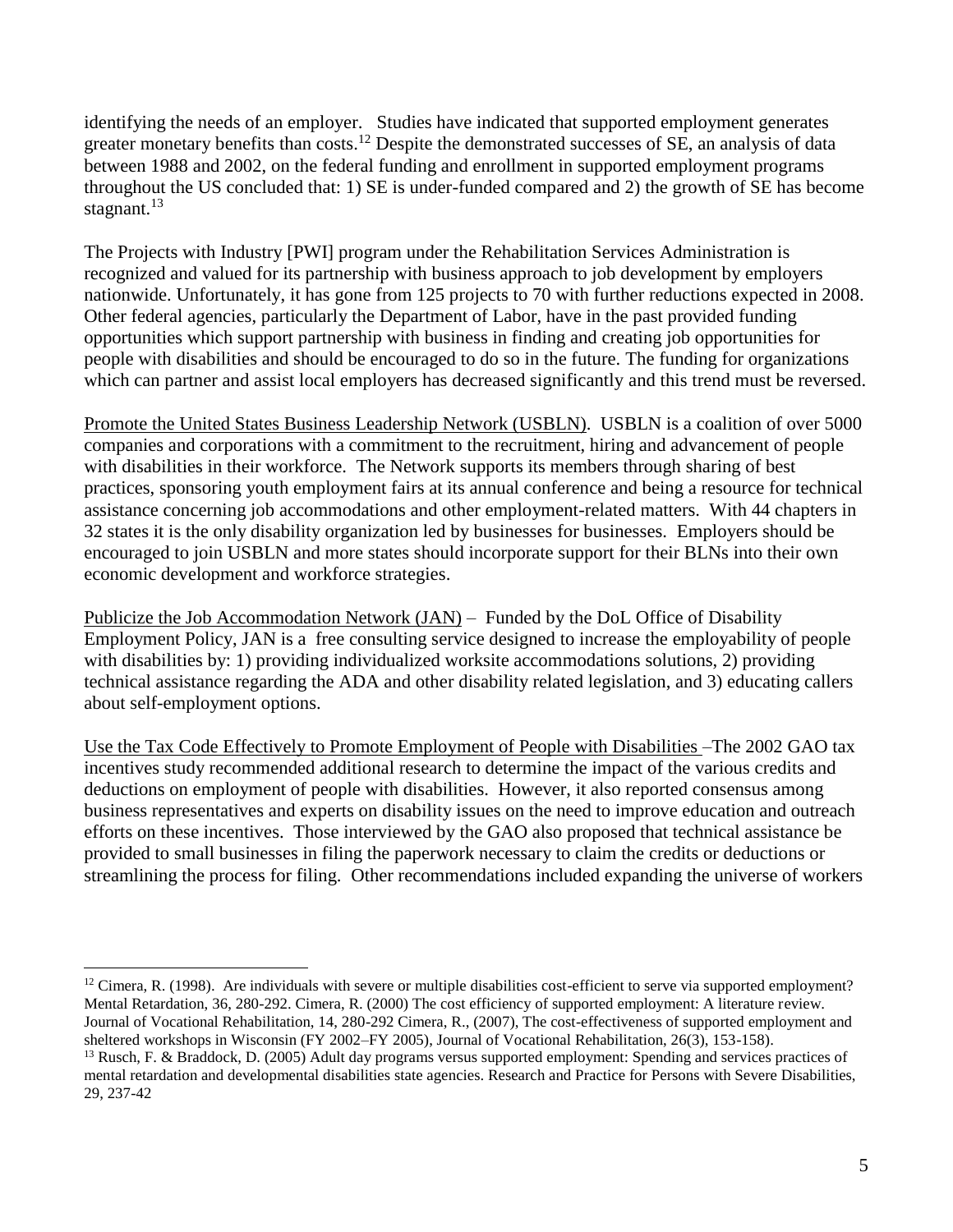with disabilities eligible for the work opportunity tax credit, the size of companies able to use the disabled access credit and the type of accommodations that qualify for the barrier removal deduction.<sup>14</sup>

Initiate a Well-funded Public Awareness Campaign to Promote Employment of People with Disabilities -- each year, October is designated Employment of People with Disabilities Month. While assorted federal agencies make note of this occasion to varying degrees of emphasis, what is really needed is for all federal agencies to invest in a major, coordinated messaging effort that is marketed to employers encouraging their employment of individuals with disabilities.

Convene a White House Conference on Employment of People with Disabilities – Every ten years, a White House Conference on Aging [WHCoA] is convened to set the federal agenda for aging issues for the next decade. The extensive process undertaken for the WHCoA creates a nationwide framework for discussion and input by all interested stakeholders and serves as a catalyst for drawing attention to older Americans. A conference patterned along those lines should bring together people with disabilities, employers, the business community, providers and others involved in employment of people with disabilities in similar discussions across the country. These discussions would culminate in a summit to develop a comprehensive set of strategies to design and implement policies that will increase significantly the rate of workforce participation among people with disabilities within ten years.

# **3] Make the federal government the "gold standard" in employment of people with disabilities**

*The federal government has a responsibility to model exemplary performance in welcoming people with disabilities into the ranks of its employees. Over the years, special hiring authorities have been put in place to expedite and increase the hiring of federal workers with disabilities. Section 501 of the Rehabilitation Act prohibits employment discrimination against people with disabilities in the federal sector and Section 504 forbids such discrimination in federally funded programs and activities. Section 503 of the Act requires employers to take affirmative steps to hire, retain, and promote qualified people with disabilities. Since World War II, federal job exams have given extra points to veterans with service-connected disabilities to increase their chances for hire. In addition, Section 4214 of Title 38 requires federal agencies to establish a separate affirmative action program for disabled veterans as part of their efforts to recruit people with disabilities and to report annually on the success of their efforts in hiring these veterans. Schedule A is a tool available for federal agencies to bypass the bureaucratic hiring process and bring on qualified individuals with disabilities quickly.* 

*Barriers* **–** Despite the existence of various hiring authorities, many federal hiring managers are unfamiliar with them and, even if the hiring authorities are known, there is no penalty for ignoring them. Executive order 13163, issued July 26, 2000, called for the federal government to hire 100,000 individuals with disabilities over a ten year period. Yet, in FY 2006, the participation rate of people with disabilities in federal employment fell to its lowest rate in 20 years.<sup>15</sup> According to the Equal Employment Opportunity Commission, the percentage of permanent federal employees with targeted disabilities has declined each year since reaching a peak of 1.24 percent [32,337] in FY 1994.<sup>16</sup> In FY 2006, the percentage was 0.97 percent [a total of 24,086]. Even if Executive Order 13163 were

<sup>14</sup> Op. cit., GAO-03-39, p. 26

<sup>&</sup>lt;sup>15</sup> Equal Employment Opportunity Commission, Annual Report of Federal Hiring Performance, 2007

<sup>&</sup>lt;sup>16</sup> Leadership for Employment of Americans with Disabilities [LEAD] Initiative, EEOC, 2006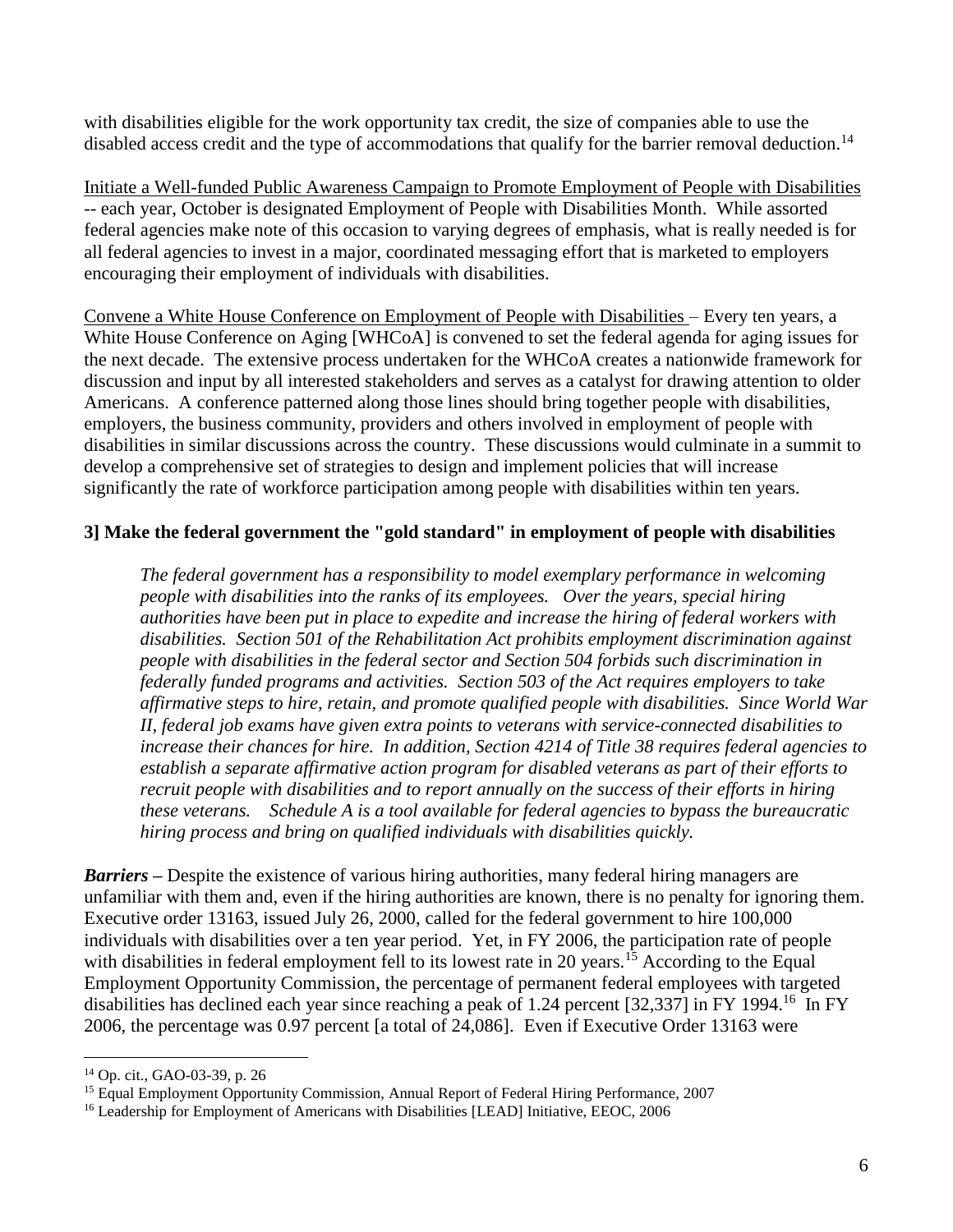reinstated, if large numbers of people with disabilities continue to leave federal employment, we will have made no progress at all.

*Solutions --* Increase federal agency accountability for hiring people with disabilities – Federal agencies should be held accountable for compliance with established hiring goals for people with disabilities. The Office of Personnel Management (OPM) should be tasked with taking the lead in training federal hiring managers properly in the use of Schedule A, veterans' preference and other hiring authorities designed to promote employment of people with disabilities. In addition, the mandate for OPM to report annually on agencies' success in hiring veterans with disabilities should be expanded to include all individuals with disabilities. Beyond these actions, it is time for the federal government to establish and meet targets whereby at least five percent of all federal agency workforces are people with disabilities.

Appoint people with disabilities to a variety of administration posts beyond those offices traditionally "reserved" for individuals with disabilities - The President should ensure that his/her cabinet reflects a commitment to full participation by people with disabilities in the operation of government. Most administrations have designated a person with a disability to serve as head of the Rehabilitative Services Administration and Office of Special Education and Rehabilitation Services. However, there are many qualified persons with disabilities who can serve in appointments to any cabinet agency or administration position beyond those "traditional" disability-related offices.

Increase the use of existing federal contracting authority - Another major opportunity for the federal government to facilitate employment for people with disabilities is the AbilityOne Program, administered by a small federal agency, the Committee for Purchase from People who are Blind or severely disabled. Under the Javits-Wagner-O'Day Act (JWOD), the Committee and its staff promote compliance by federal agencies with the JWOD legislation which gives priority when outsourcing federal agency commercial-like functions to nonprofit agencies associated with National Industries for the Blind (NIB) or NISH, which serves a wide range of people with severe disabilities. Local nonprofit agencies across the nation are employing nearly 50,000 people with disabilities who provide quality products and contract services under the AbilityOne Program. There is pending legislation developed by the Committee for Purchase to modernize the AbilityOne program. Members of the Committee for Purchase are presidential appointees, typically senior acquisition officials in major federal agencies. The Department of Defense (DOD), with four members on the Committee for Purchase, has committed to doubling the number of people who are blind or severely disabled through outsourcing non-inherently governmental functions which can be performed by people who are blind or severely disabled. Presidential appointees from all other Committee agencies need to be more aggressive in seeing that their agencies use the authority given to them under JWOD.

## **4] Ensure that education and training systems respond to the post-secondary needs of youth with disabilities** –

*Growing up in a small Virginia community, Amanda C. was the only deaf member of her family and in her high school. She often found herself up against attitudinal barriers, but they didn't put any boundaries on this young woman. She graduated as salutatorian of her class of more than 600 students and became the first member of her family to graduate from college. She earned a Bachelor of Science degree in business management from the Rochester Institute of Technology's National Technical Institute for the Deaf. Informed by a school counselor about*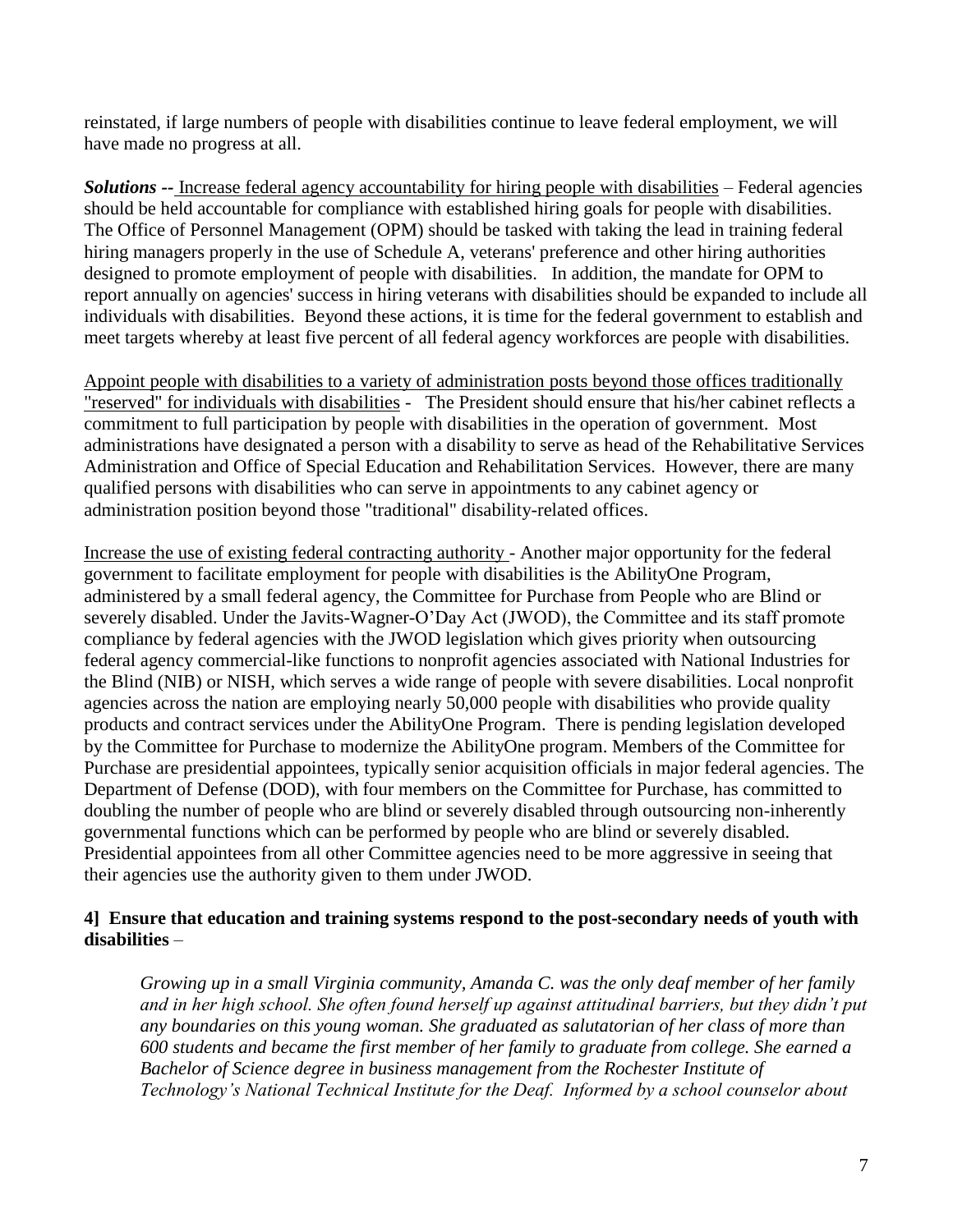*the DoL Workforce Recruitment Program (WRP), Amanda obtained an internship at the Census Bureau that led to a full time position with that agency.<sup>17</sup>*

*Barriers* – Recent data shows that youth with disabilities are not accessing the services and supports that can help them transition from school to the remainder of their lives. Based on the results of the National Transition Longitudinal Study-2 funded by the U.S. Department of Education,<sup>18</sup> among the 11,000 special education students who were surveyed in 2002:

- 56% received no career counseling:
- 51% received no career assessment;
- 64% received no job readiness training;
- 86% received no job skills training; and
- 64% received no job search instruction.

 $\overline{a}$ 

NLTS-2 also found that close to 30 percent of special education students drop out of school prior to finishing high school and only 32 percent of youth with disabilities go on to any postsecondary education after leaving high school.

A partial explanation for these statistics may be the assumption among education professionals, service providers, families and even the young people themselves that young people with disabilities cannot achieve the same standard of success as their peers without disabilities. School and adult service personnel, families and young adults with disabilities should embrace high expectations for the future.

School personnel, families and youth with disabilities often do not fully understand the adult service system and other governmental supports available to support a students' movement from school into adulthood. "Once a year fairs" are not really reaching all stakeholders and do not provide the range of understanding necessary for thoughtful planning. Students often graduate with no Social Security cards, no determination on specialized transportation eligibility, no State ID, and sometimes have not even applied for SSI, or SSDI, which often limits their eligibility for long term support services.

While vocational rehabilitation staffers are invited to student IEP meetings, many do not or cannot attend. Further, in most communities, county human services staff is not responsible for attending IEP meetings, talking with students and parents before graduation to assist in identifying the possible long term services and supports that may be needed once VR funding has ended.

*Solutions* – Require and fund interagency collaboration for programs affecting young people with disabilities -- Develop mandates - and assure adequate resources -- to support strong interagency collaboration between education, rehabilitation, workforce development, Social Security, developmental disability agencies and other systems that support youth beyond the written interagency agreements that many states have.

Provide collaborative training and support for school and adult service personnel – For all those involved with the education of students with disabilities, such training is essential to learn about each

<sup>&</sup>lt;sup>17</sup> U.S. Department of Labor, Office of Disability Employment Policy, Talent for a Winning Team, March 2008 Profiles, www.dol.gov/odep/talent/oe2008.htm

<sup>&</sup>lt;sup>18</sup> National Transition Longitudinal Study-2, Institute of Education Sciences, National Center for Special Education Research, 2002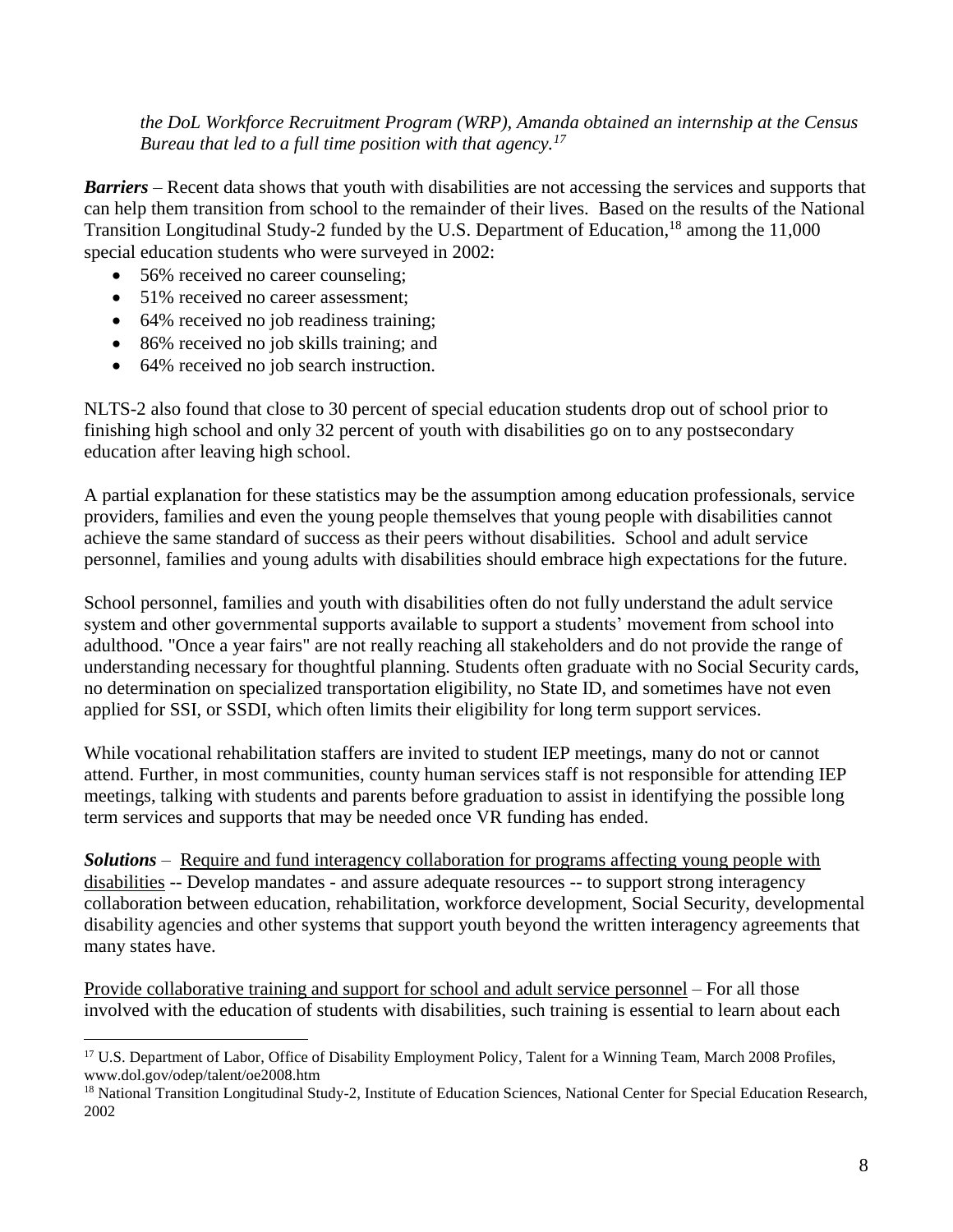system and ensure participation by all stakeholders in the transition process. Key personnel must be identified in each system to be the point person in transition.

Develop a system of braided funding to assist schools and adult service agencies in providing the needed services for successful transition. Through such a system, students with disabilities would have access to in-school work experiences, community apprenticeships/internships, job coaching, and mentoring programs that offer opportunities for career-testing and career counseling, development of soft job skills, and other assistance to move from "job" to "career"

Offer easy to understand information about and best practices in school to work transition -- Develop a user friendly guide (via web or hard copy) that clearly explains the process of transition with success stories from around the country that others can use as models.

Ensure that all components of the education system are prepared to serve young people with disabilities -- Establish policy for trade/technical schools, community colleges and universities to eliminate barriers to higher education for students with disabilities through improved financial aid, increased disability services, and expanded programs for youth with intellectual disabilities.

# **5] Make the workforce development and vocational rehabilitation systems work for people with disabilities**

*I told the receptionist, "I'm looking for a job." Immediately she put out a paper that listed Internet job search sites. She said, "It's all done on the Internet. Do you have a friend who's got a computer or somewhere you can go and use their computer?" She didn't even offer to let me use the computers in the room. Half of them were empty. I told her, "I've got a computer in my home." She said, "Oh, you can go home and do it then." Then I asked her, "Do you want me fill out something or to start a file on me to get me into your system?" And she got angry. She said, "It's all done on the Internet – go home and do it." – Kansas One Stop customer with multiple sclerosis* 

*Barriers* – The purpose of the federal One Stop system is to provide all individuals, including those with disabilities, with a "one stop" process for obtaining employment. Yet, many individuals with disabilities are left out of the system due to the physical or programmatic inaccessibility of some One Stops. Further, a number of One Stop websites cannot be used by those with visual impairments and some One Stop staff need training in assisting people with disabilities. In addition, there is an ongoing need to promote collaboration between VR (state and local), the Disability Navigators and the Business Development staff within the One Stops.

The Government Accountability Office found high degrees of variance in implementation of access strategies in its 2004 examination of how the workforce investment system was meeting the needs of Americans with disabilities.<sup>19</sup> Research conducted for the Ticket to Work and Work Incentive Advisory Panel by the Urban Institute and Johns Hopkins University on services to people with disabilities under the Workforce Investment Act concluded that "there appears to be more of a problem with access to

 $\overline{a}$ <sup>19</sup> U. S. Government Accountability Office, Workforce Investment Act: Labor Has Taken Several Actions to Facilitate Access to One-Stops for Persons with Disabilities but These Efforts May Not Be Sufficient, Dec. 14, 2004, GAO-05-54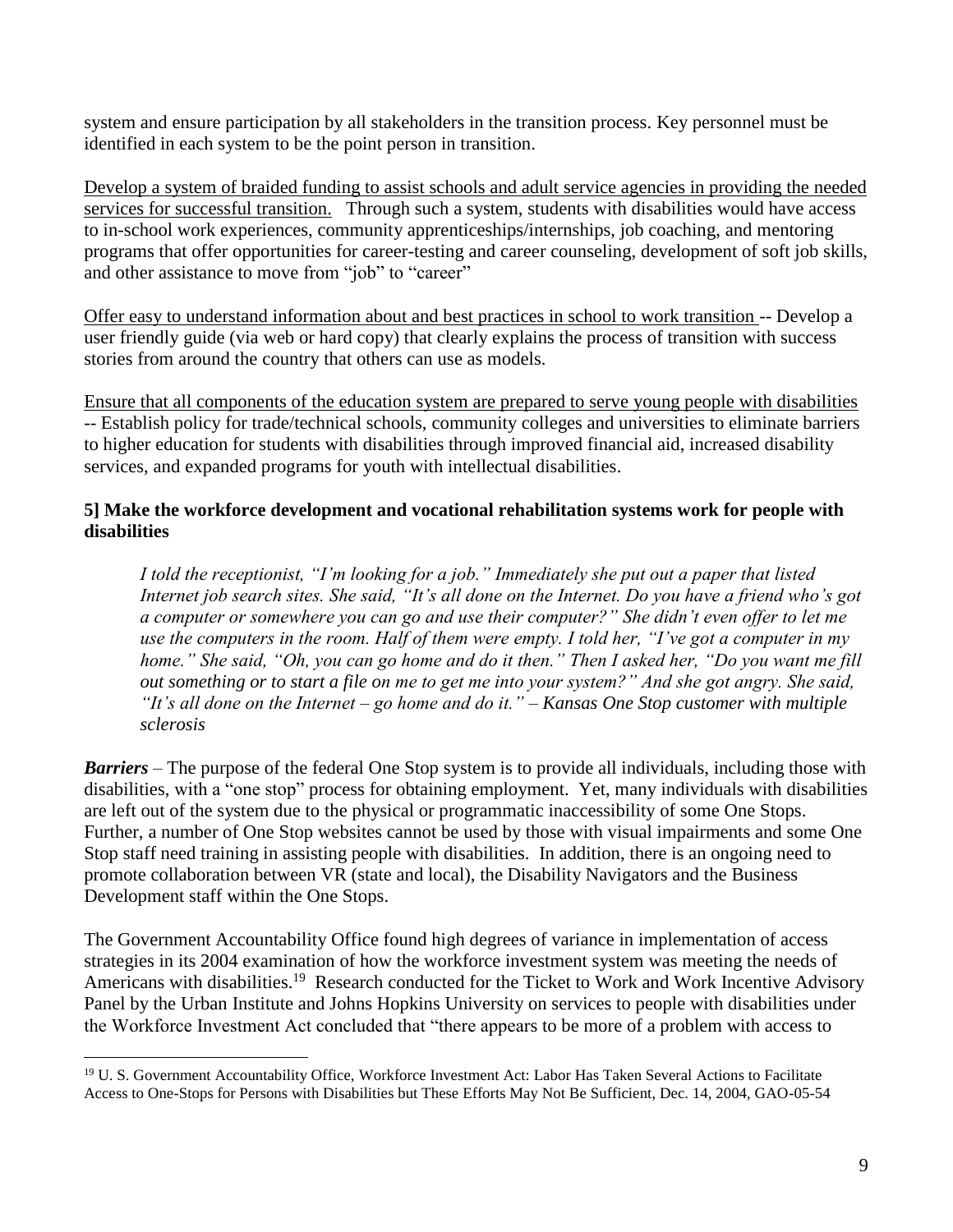WIA programs for customers with disabilities than with the services once enrolled."<sup>20</sup> Analysis of Workforce Investment Act Standardized Record Data (WIASRD) shows dramatic reductions in percentages of persons served who indicated having a disability over the last six years. The percentage of people exiting from Adult services who indicated having a disability shrank from 8.8% to 5.6% from 2000 to 2006. Performance measures used to evaluate the Workforce Investment Act (WIA) system inherently discourage serving customers with disabilities, due to anticipated higher financial service costs and extended service time frames:

*"Some WIA, VR, and disability-related agency officials also expressed concerns that trying to meet performance standards could provide an incentive for One-Stops to automatically refer persons with disabilities to VR, only serve those with the least severe disabilities, or not serve them at all."* <sup>21</sup>

*"A billion here, a billion there, and pretty soon you're talking about real money."* In 2008, some forty years after Sen. Everett McKinley Dirksen (R-IL) made famous that line, the federal government appropriated slightly under \$3.0 billion in federal funds for the public Vocational Rehabilitation program -- a sum that would likely fall short of Senator Dirksen's inflation adjusted definition of real money.

The State-Federal Public Vocational Rehabilitation (VR) program is the nation's oldest and largest employment program for people with disabilities. Although created by Congress in 1920, some states had already started programs to help veterans injured during World War I regain employment. Since then, the scope and responsibility of the Public VR program has expanded greatly. For example, people with developmental disabilities and mental illnesses, once confined to barren lives in institutions, are now the two largest groups of people with disabilities receiving VR services. New technology and the aspirations of people with disabilities to higher education have created more opportunities for employment than ever before; however, the VR program is unable to help all who seek these new opportunities because funding for the program hasn't kept pace. According to the Center for Market Statistics at Northeastern University, of the 54 million American with disabilities who are of working age, 70% are not employed.

Recently, injured veterans returning from the conflicts in Iraq in Afghanistan and heightened emphasis on youth with disabilities in transition from secondary school to either employment or higher education has further increased the demand for VR services. Compounding the problem is that the FY 2009 Continuing Resolution that runs through March 2009 level funds the VR program at the FY 2008 level.

The funding shortfall has resulted in about half of the 80 state VR agencies being forced to implement an "Order of Selection" a condition whereby the state agency must prioritize providing services to consumers based on significance of disability; and those who cannot be served are referred to other agencies for services as appropriate, or assigned to waiting lists. Waiting lists in some state agencies have grown as large as 14,000 individuals.

<sup>20</sup> Holcomb, P. & Barnow, B., *Serving People with Disabilities through the Workforce Investment Act's One-Stop Career Centers*, TTWWIAP, November 2004

<sup>21</sup> Op. Cit., [GAO-05-54,](http://www.gao.gov/docsearch/locate?to=http%3A%2F%2Fwww.gao.gov%2Fnew.items%2Fd0554.pdf) December 14, 2004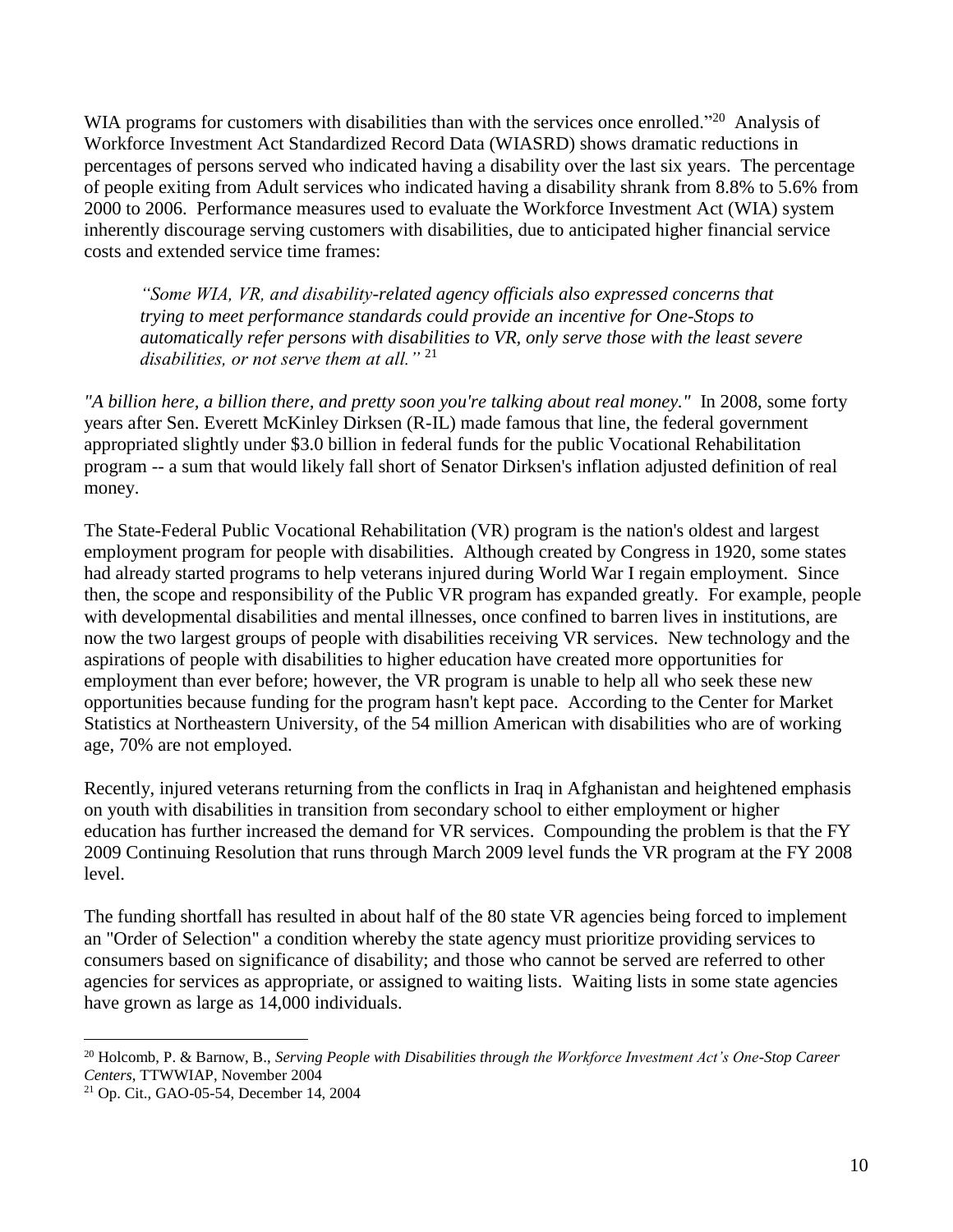Under the Rehabilitation Act of 1973, As Amended, the Title I State Grants, which provide the significant majority of funding for state VR agencies, receive an annual cost of living adjustment (COLA) based on the Consumer Price Index. Originally intended by Congress to be a "floor" below which the annual COLA increases could not fall, overtime, the COLA has become a ceiling - one that is far too low to meet the rising costs of rehabilitation services.

Another major barrier for individuals with more significant disabilities is their isolation from the workforce. A large percentage of public funding currently available for employment support is used instead in isolated non-work environments. While SE has been identified in the Rehabilitation Act since 1986, a recent study by David Braddock<sup>22</sup> noted a decline in the use of or money given to supported employment and an increase in day/work programs for individuals with developmental disabilities. Currently, funding for supported employment is fragile and fragmented and this is not likely to change without federal guidance and leadership. Major weaknesses center around infrastructure development issues and insufficient funds to ensure successful outcomes for individuals with more significant disabilities.

*Solutions* – Ensure both physical and programmatic access to WIA services, including One Stop Career Centers and adult training programs. The Office of Disability Employment Policy completed a five year case study of One Stop accessibility issues in 2005. While multiple barriers were identified, the project also highlighted numerous innovative solutions that some centers are doing to reach out to the disability community.<sup>23</sup> In addition, DOL should mandate the use of the One Stop Disability Access Checklist in the evaluation of each full service and satellite One Stop Center, provide ongoing training to staff within One Stops, and identify strategies for all groups within the One Stops to collaborate (e.g., collective meetings versus separate). DOL should operate "mystery consumer" evaluations on a nationwide, periodic basis to further evaluate and analyze the WIA system's progress towards full accessibility. Finally, DOL should withhold operational funds from state and local workforce areas until all WIA service delivery points are determined to be fully accessible**.** 

Reconstruct the WIA performance standards to provide appropriate mechanisms for measuring services to individuals with disabilities. Performance measures must be tailored to acknowledge the differences in populations being served, recognizing and crediting provision of services to harder-to-serve populations.

Adequately fund the Public VR program. The long-term funding shortfall requires immediate attention. To meet the needs of all Americans with disabilities who want to work, we propose doubling the Title I state VR program over the next five years from the current level of approximately \$2.9 billion in FY 2008 to \$6.0 billion in FY 2013.

As with the healthcare industry, the cost of vocational rehabilitation services increases at a faster rate then the generic Consumer Price Index (CPI). Congress should amend the Rehabilitation Act to replace the generic CPI with a "Vocational Rehabilitation CPI" that reflects the true costs of providing VR services.

 $22$  The State of the States in Developmental Disabilities, 2008, Braddock, D.

<sup>&</sup>lt;sup>23</sup> http://www.dol.gov/odep/categories/research/workforce\_study.htm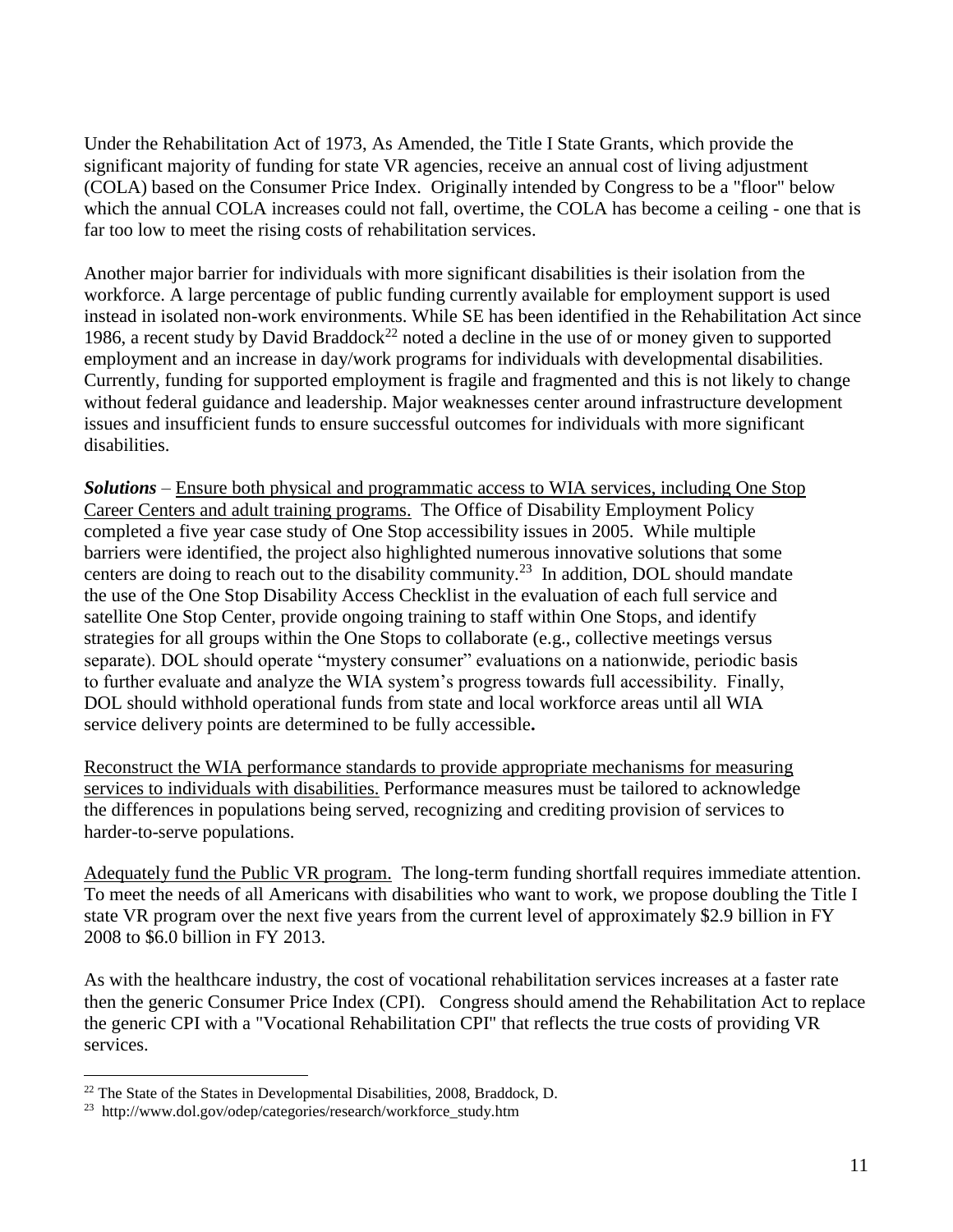Make the employment of people with disabilities the top priority for the Employment and Training Administration. With the employment rate for people with disabilities lagging over 40 percentage points behind the non-disabled population, DOL should make the employment of people with disabilities its top priority. No workforce development grant RFP should be cleared within the Department without it clearly indicating a priority on serving individuals with disabilities. No special initiatives should be authorized without a clearly defined strategy for serving individuals with disabilities. Further, all pre-existing program areas should move individuals with disabilities to its highest level of service priority, including Job Corp, incumbent and dislocated worker training programs, and others. Finally, DOL should model its commitment to employment for people with disabilities by infusing qualified individuals with disabilities throughout its ranks in all agencies and offices, not just disability specific initiatives such as the Office of Disability Employment Policy.

Ensure better coordination of and support for federal agencies and programs responsible for promoting employment of people with disabilities. For people with disabilities, the work of DOL, SSA, VA, RSA and other federal agencies in broadening their employment opportunities must receive leadership from the top of each agency and from the White House. Cabinet level support is essential for continued cooperation and collaboration across bureaucratic program constructs. Indeed, a May 2008 report from the Government Accountability Office that examined federal disability programs concluded that interagency collaboration will continue to be problematic without some clearly delineated outcomes and "a coordinating entity…to ensure that the multiple agencies serving individuals with disabilities are communicating on a government-wide scale to ensure integration of services."<sup>24</sup> Finally, continued inattention to the funding needs of these programs will only send a message that they are of lesser priority.

Create a Technical Assistance Center (TACE) for Customized/Supported Employment and create funding streams more favorable to SE.Such a center would add to the current system of technical assistance such as the current TACE center system but focus specifically on SE and CE. States have talked about the need for training and technical assistance in this area to enhance outcomes for individuals with disabilities. Contracting with experts in the field of SE and CE, the center would provide training and technical assistance to states and local agencies to enhance employment outcomes for individuals with more significant disabilities. Such centers could advise on the use of available funding to support strategies that offer employment opportunities as a first option for recipients of public programs such as the Employment First initiatives in Washington State and Minnesota.

<sup>&</sup>lt;sup>24</sup> U. S. Government Accountability Office, Federal Disability Programs – More Strategic Coordination Could Help Overcome Challenges to Needed Transformation, GAO-08-635, May 2008, p. 31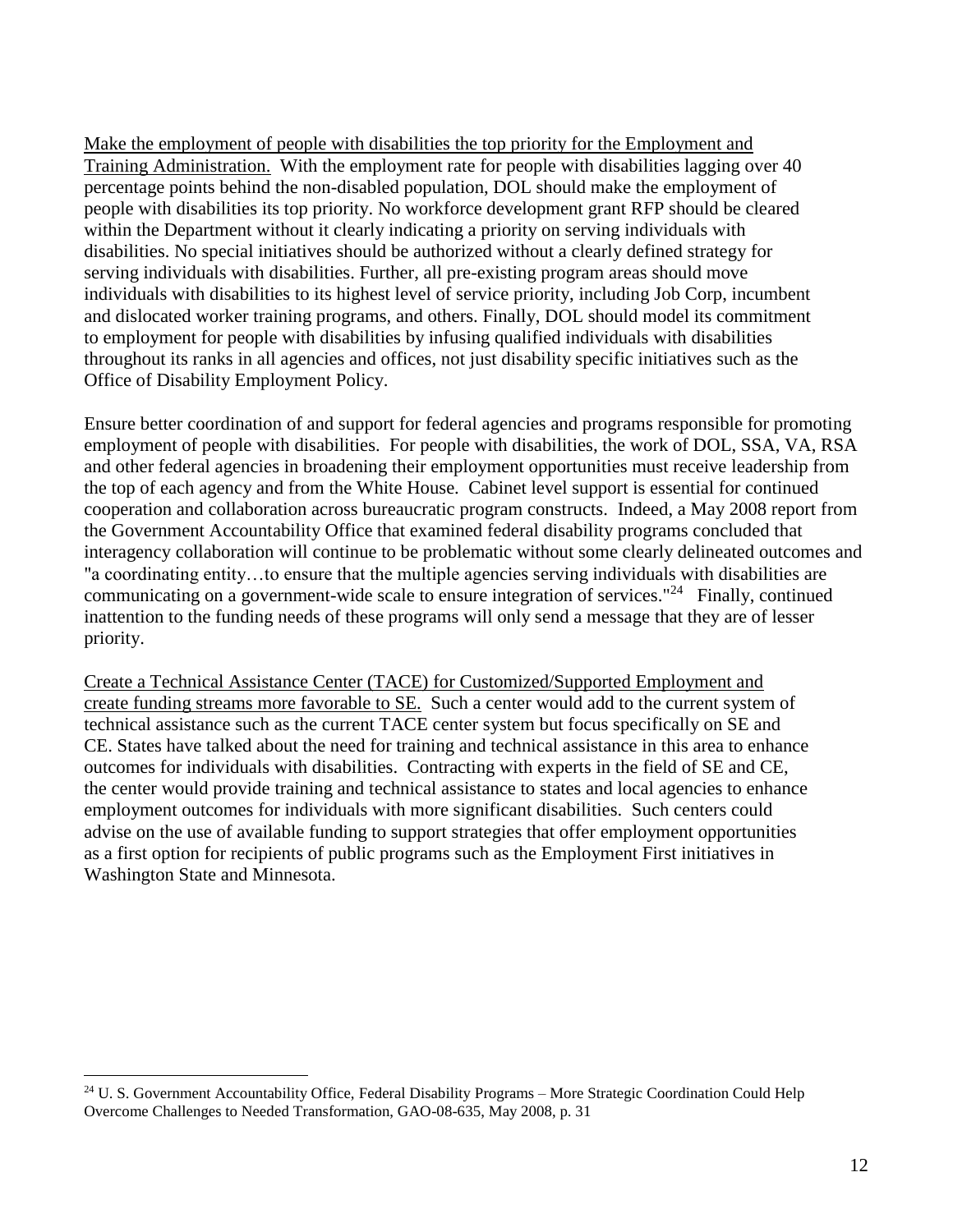# **6] Recognize the value of and promote opportunities in self-employment and entrepreneurship for people with disabilities –**

*Data collected during the 1990s by the Institute on Rehabilitation Issues indicated that over 12 percent of individuals with a reported work disability were self-employed. Furthermore, a study conducted by the University of Montana Rural Institute on Disabilities found that approximately one-fourth of participants in a Rehabilitation Services Administration demonstration project expressed interest in starting their own business.*

*Barriers –* In 2005, the University of Montana Research and Training Center on Disability in Rural Communities sponsored an Action Summit for the Advancement of Capital Access to Entrepreneurs with Disabilities. The conference brought together representatives from the federal government, economic development agencies, disability advocacy groups, think tanks, state vocational rehabilitation agencies and others involved in self-employment and entrepreneurship for people with disabilities. The focus of the summit was to highlight the value of small business enterprise for people with disabilities, identify impediments unique to entrepreneurs and aspiring entrepreneurs with disabilities and outline recommended solutions to those challenges.

As outlined at the summit, two of the performance standards used by RSA to evaluate a VR agency's impact on employment are ratio of hourly wage to state hourly wage and ratio of self-support at application and at closure. Some business owners with disabilities may want to retain benefits and setup their businesses so that they don't earn an hourly wage comparable to the state's prevailing wage. Moreover, the time it takes for a business to show any level of profitability is longer than the typical VR case. During this time the case can't be closed and the agency can't count it as a successful outcome. For states that are in order of selection, this means a new client can't enter until another person's case is closed.

Other challenges identified by participants included:

 $\overline{a}$ 

- Lack of any RSA national policy promoting self-employment;
- Unfamiliarity of many VR counselors with business planning and development resources;
- A dearth of information about innovative programs undertaken by various state agencies;
- Absence of the Small Business Administration in helping entrepreneurs with disabilities;
- Federal policies that limit asset accumulation necessary to finance a business;
- Credit difficulties that people with disabilities encounter in obtaining small business loans; and
- $\bullet$  Misconceptions about the ability of people with disabilities to run a business<sup>25</sup>

*Solutions –* Undertake a comprehensive data gathering strategy to document the numbers and types of small businesses owned by people with disabilities – The General Accountability Office should be asked to conduct an environmental scan of businesses owned by people with disabilities including numbers, income generated, numbers of years in existence and number of employees. GAO should also examine any barriers encountered by these businesses in terms of capital acquisition, impediments from federal

<sup>&</sup>lt;sup>25</sup> Report of the Action Summit for the Advancement of Capital Access to Entrepreneurs with Disabilities, Self-Employment Technology Transfer Project of the RTC on Disability in Rural Communities, University of Montana Rural Institute, Washington, DC, August, http://rtc.ruralinstitute.umt.edu/SelEm/Summit.htm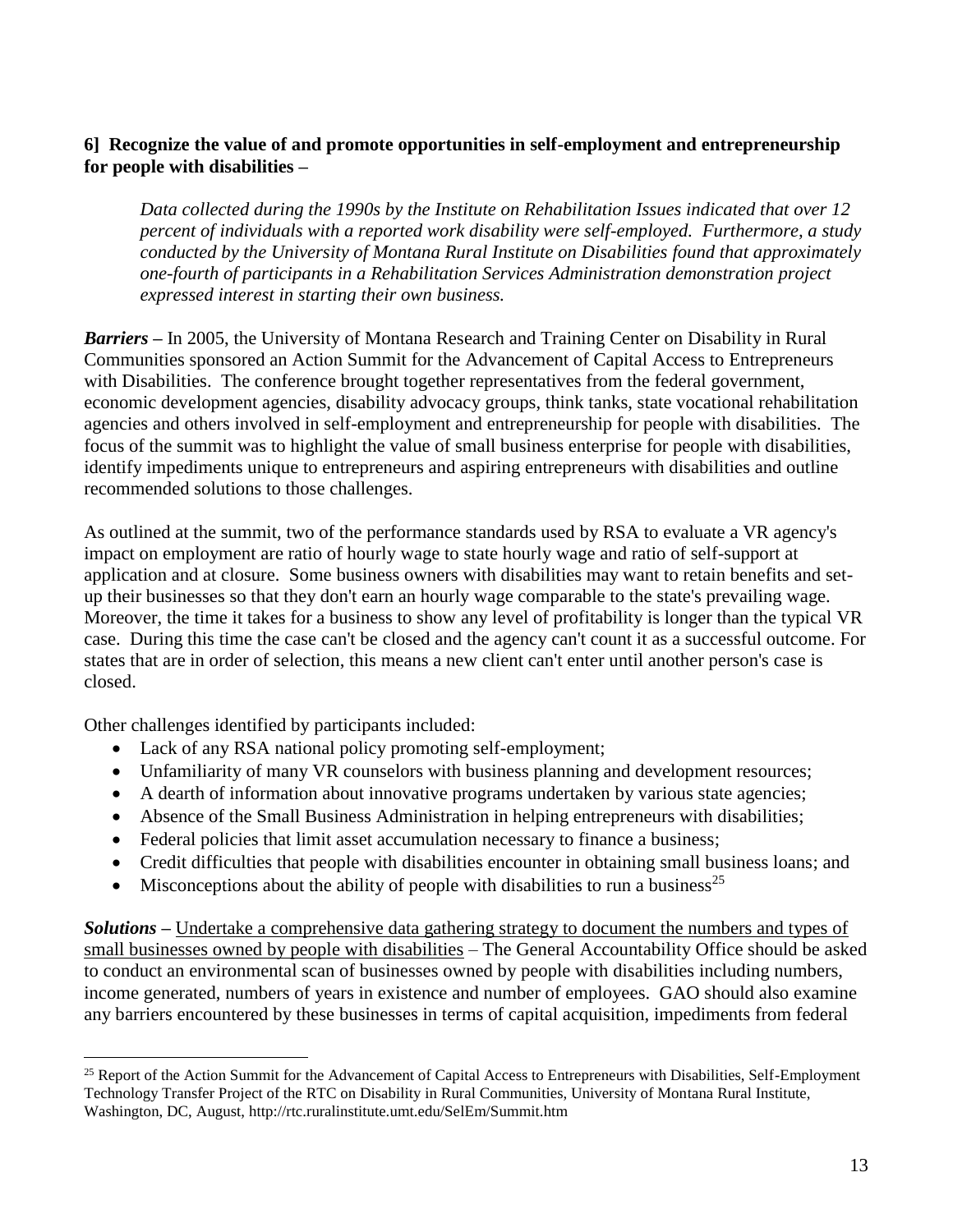assistance programs and small business resources and assistance available to entrepreneurs with disabilities. The Census Bureaus should be directed to conduct a survey of small businesses owned by people with disabilities similar to the survey that it conducts of women-owned businesses every 5 years. The Small Business Administration's Office of Advocacy should be asked to document the number of small businesses owned by people with disabilities that are served by SBA's existing small business development programs including: PRIME, the 7[a] loan program, micro-loan direct and guarantee loan programs and 8[a] program.

Broaden existing program definitions or criteria to include entrepreneurs with disabilities - Under the Small Business Act, each federal agency is expected to target a percentage of its contracts and subcontracts to small disadvantaged businesses, women-owned businesses, service-disabled veteran owned businesses, HUBZone small businesses and other small businesses. Each year, SBA negotiates procurement preference goals with every federal agency and reviews their results. Each federal agency must have an Office of Small & Disadvantaged Business Utilization (OSDBU) to assure minority and women-owned businesses the opportunity to contract with that agency. OSDBUs often provide Vendor Outreach Sessions between small business owners and specialists of their agency and an annual OSDBU Directors Conference invites vendors to take advantage of seminars, counseling with agency buyers, and exhibits. DoD has a program authorized under the National Defense Authorization Act whereby major defense contractors serve as mentor firms to small business protégés assisting with engineering and technical matters; awarding subcontracts on a noncompetitive basis; and providing loans or cash assistance to protégé firms. Because many of these vendor services and contracting goals are driven by statutory requirements, a change in law would be required to include entrepreneurs with disabilities. Where relevant, the words "entrepreneur with disability (EWD)-owned small business" should be inserted into appropriate specifications.

Improve state vocational rehabilitation agency performance through adoption of programs and changes in regulations that promote self-employment - RSA should develop a national self-employment policy and modify its performance standards so that self-employment outcomes do not detract from a VR agency's evaluation scores. VR counselors should be trained in their agency's self-employment policies and procedures and have a basic understanding of business development resources and where to connect interested clients with appropriate assistance. Several VR agencies have developed programs to finance self-employment options for clients and established effective ties to their local SBDCs. These and other innovative state agency practices to promote entrepreneurship should be disseminated widely and guidance provided to states interested in adopting those approaches.

Broaden the access of people with disabilities to small business supports - The Abilities Fund in Iowa provides much-needed start-up and other capital resources for small business enterprises owned by people with disabilities. Such partnerships could help budding entrepreneurs develop business plans and perhaps offer courses in business development; provide start up capital and supports; or offer "graduates" a "certificate" of qualification for federal contracts.

## **7] Offer access to health care that doesn't drive people with disabilities onto federal disability benefits rolls --**

*For many years, Dan worked for a local government in Virginia. When his multiple sclerosis worsened and he needed additional attendant care, he could only get those supports through*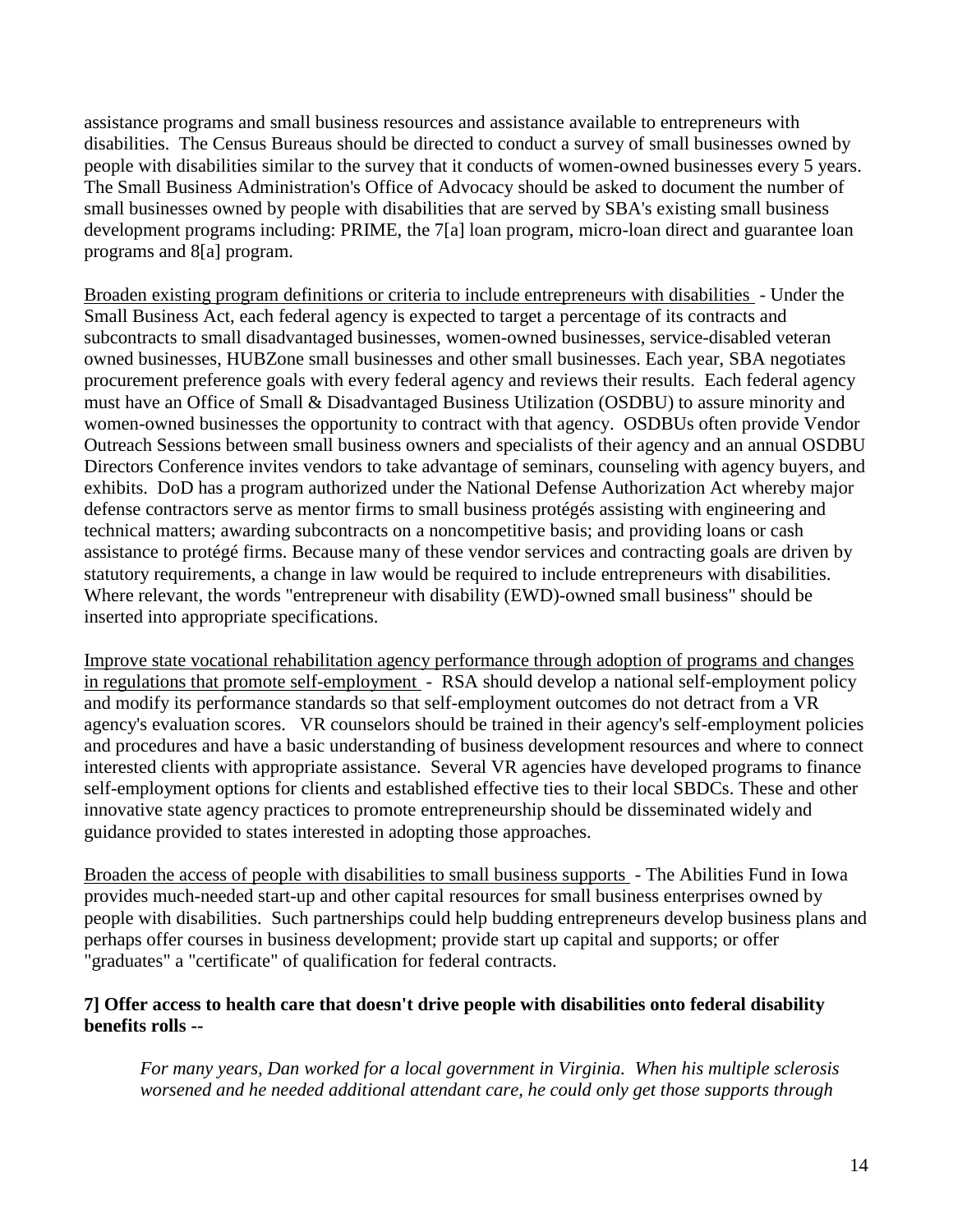*Medicaid. Dan was forced to quit his job, spend down his savings, sell his home and enter a nursing home so that he could qualify for Medicaid.*

*Barriers --* Broad-based health system reform addressing the needs of the uninsured and underinsured would, in many respects, alleviate many challenges faced by people with disabilities. At the same time, major health system reform proposals will be inadequate to the task if they fail to account for the particular concerns affecting people with disabilities. Their interests must be accounted for in any health reform debates. In the absence of systemic changes, there are numerous changes that should be made to federal health programs to reduce the barriers they pose to employment for people with disabilities.

Current Medicare policy for durable medical equipment (DME) restricts its use to "in the home", meaning that people on SSDI who use devices and technology they need for independent living risk violating the law if they use their DME to go to work. Medicaid assets and resource limits have not been increased since 1974. As a result, working people with disabilities who rely on that program for critical services and supports cannot earn and save like most Americans. Over thirty states have created Medicaid buy-ins to permit working people with disabilities to retain coverage under that program. However, of 80,000 buy-in enrollees in 2005, 60 percent were in only five states. Another four states have opted to participate in the Demonstration to Maintain Independence and Employment - which gives working people with disabilities the chance to buy into Medicaid before their condition forces them onto the disability rolls. Unfortunately, the authorization for this demonstration ends in 2009. Long term disability policies offered by the private sector usually require those covered to apply for federal disability benefits. Finally, federal long term care plan policies exclude people with disabilities, leaving these federal workers no option but to rely on federal disability benefits for long term care.

*Solutions* – Eliminate the Medicare "homebound" rule – Bills have been introduced in Congress to repeal Medicare's restrictive coverage of mobility devices to those used only in a beneficiary's home. This legislation must be enacted so that people with disabilities can work and live independently.

Enhance the use of the Medicaid buy-ins for working people with disabilities – These buy-in programs need to become available to all working people with disabilities to alleviate the patchwork of access across the country. A 2006 study by Mathematica Policy Research recommended that greater outreach by states with existing Medicaid buy-ins could improve the number of participants.<sup>26</sup> Another evaluation by Mathematica suggested that those states with higher income and asset criteria have higher numbers of working people with disabilities participating in the buy-in program.<sup>27</sup> Preliminary findings from the Demonstration to Maintain Independence and Employment indicate that this program has potential to reduce public expenditures for disability benefits and reduce employer costs related to worker health problems.<sup>28</sup> This demonstration needs to continue past its September 2009 termination date to allow it more time to document effective interventions and outcomes.

<sup>&</sup>lt;sup>26</sup> The Three Es: Enrollment, Employment and Earnings in the Medicaid Buy-In Program, Mathematica Policy Research, Contract No. 500-00-047, Ref. No. 6170-330, April 11, 2008

<sup>&</sup>lt;sup>27</sup> Interaction of Policy and Enrollment in the Medicaid Buy-In Program, Final Report, Mathematica Policy Research, Contract No. 500-00-047, Ref. No. 6170-330, May 2007

<sup>&</sup>lt;sup>28</sup> 2008 Congressional briefing by American Public Human Services Association and National Association of State Medicaid Directors, http://cwd.aphsa.org/Home/home\_news.asp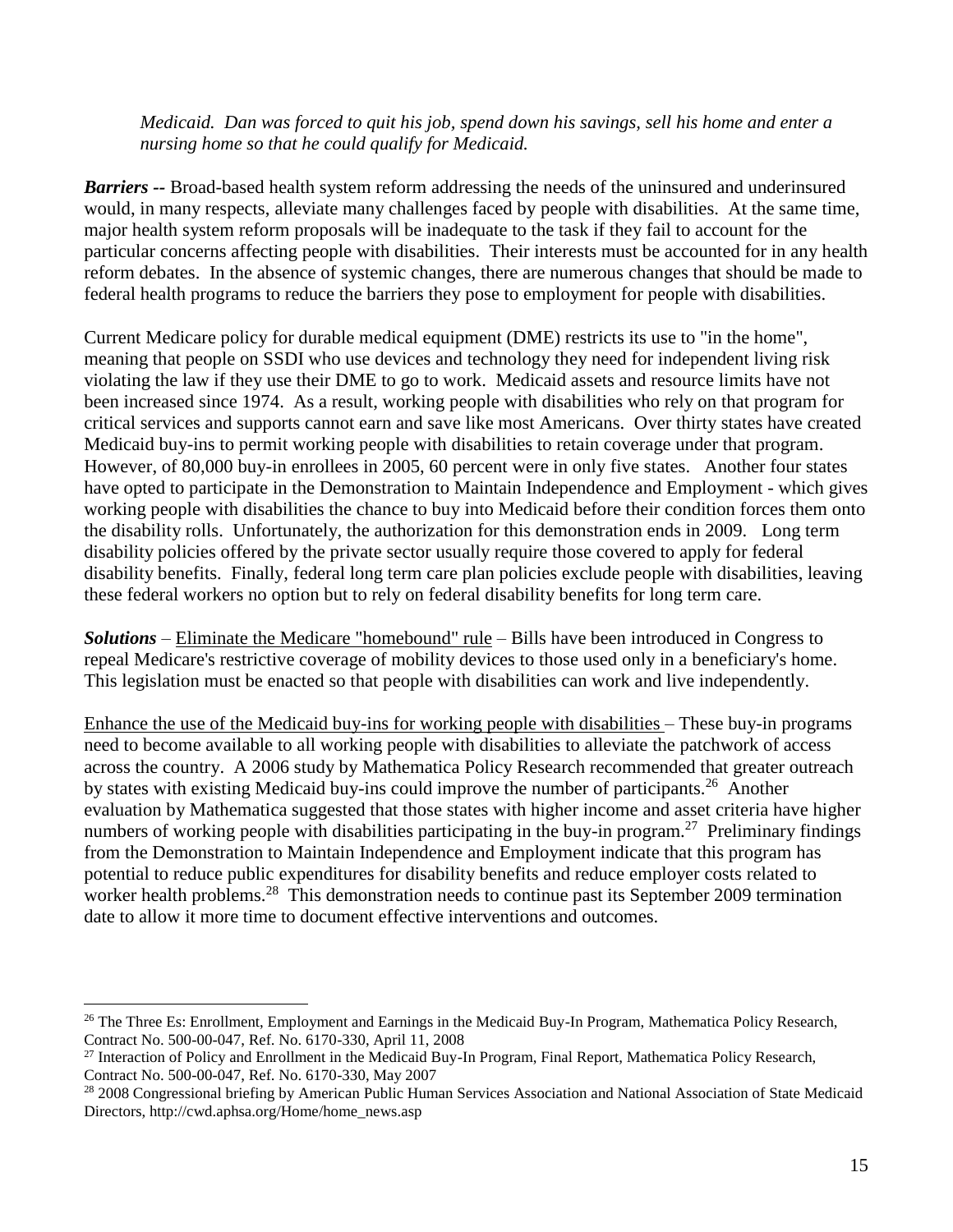Offer tax incentives to assist people with disabilities in purchasing employer-provided health coverage – Health insurance premiums paid by working people with disabilities should be considered an impairment related work expense and deductible on their 1040.

Reform long term health care plan policies that adversely affect working people with disabilities – Long term disability insurance policies should not require their beneficiaries to apply for Social Security disability insurance in order to receive benefits under their plans. In addition, the federal long term care insurance program should not exclude workers with disabilities from its coverage.

# **8] Remove systemic barriers to employment for people with disabilities on Social Security disability benefits --**

*"Either I have to figure out a way to keep benefits (personal assistance services through Medicaid), so that I can get up in the morning, get dressed and go to work, or I will just have to lay in bed all day, which means not only am I not going to work, but then I will stay on these benefits. It just makes a lot more sense to me to help people get out and get into the workforce and they can pay taxes and help pay for some of these services that they are receiving." David Cox, comments to Ticket to Work and Work Incentives Advisory Panel, Aug. 17, 2006<sup>29</sup>*

**Barriers** -- Recent reports from sources as varied as the Government Accountability Office<sup>30</sup> (GAO), the National Academy of Social Insurance<sup>31</sup> (NASI), the National Council on Disability<sup>32</sup> (NCD), the Consortium for Citizens with Disabilities<sup>33</sup> (CCD), the Employment Support Institute at the Virginia Commonwealth University<sup>34</sup>(ESI/VCU) and the Return To Work Group<sup>35</sup> (RTW) all demonstrate that there are five principle barriers to the employment of individuals with significant disabilities who are Social Security Disability Insurance (SSDI) beneficiaries and supplemental security income (SSI) recipients. It is generally agreed that all of these barriers must be resolved in order to empower them to go to work.<sup>36</sup> These barriers are: 1) the loss of health benefits; 2) the complexity of existing work incentives; 3) financial penalties of working; 4) lack of choice in employment services and providers; and, 5) inadequate work opportunities.

*Solutions* – CCD has written extensively on the multi-faceted approaches needed to modernize SSDI and SSI so that beneficiaries of these programs have greater opportunities to return to work. These solutions include:

- Raise the SSI asset limit and income disregards and index annually for inflation.
- Establish earnings offset so that benefits gradually decline as earned income rises.

<sup>32</sup> Achieving Independence*,* National Council on Disability, July, 1996

 $^{29}$  Ticket to Work and Work Incentives Advisory Panel, Annual Report to the President and Congress, Year Seven, p. 23 <sup>30</sup> U.S. Government Accounting Office, SSA Disability Program Redesign Necessary to Encourage Return to Work, GAO/HEHS 96-62, April, 1995.

<sup>&</sup>lt;sup>31</sup> Findings and Recommendations of the Disability Policy Panel, National Academy of Social Insurance, January, 1996

<sup>33</sup> Testimony before the House Subcommittee on Social Security, Consortium for Citizens with Disabilities, August 3, 1995.

<sup>&</sup>lt;sup>34</sup> Draft Recommendations to the Work Incentive Redesign Task Force, Ruth, D and M. Hill, Virginia Commonwealth University Employment Support Institute, June, 1996

<sup>&</sup>lt;sup>35</sup> Developing Choices for People on the Disability Rolls to Return-to-Work and Self-Sufficiency, The Return to Work Group, June 1996

<sup>&</sup>lt;sup>36</sup> SSA Disability Program Redesign Necessary to Encourage Return to Work, p. 58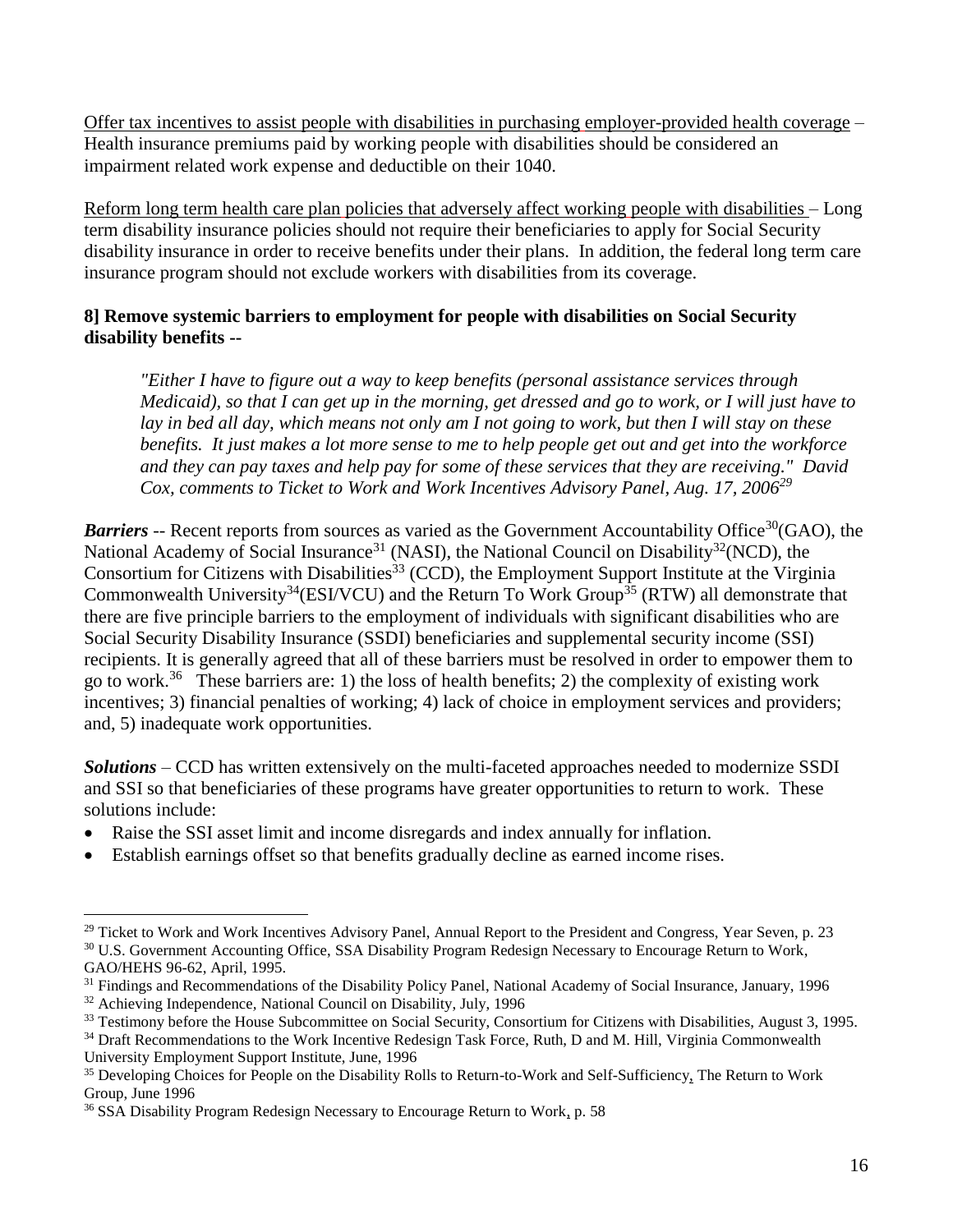- Establish a single substantial gainful activity (SGA) level for people with disabilities and people who are blind at the level used for people who are blind.
- Allow ongoing presumptive re-entitlement for those able to work, but who have continuing disabilities – Continued Attachment.
- Revise rules for impairment-related work expenses.
- Continue benefits pending appeal for those who lose benefits due to earnings above SGA level.
- Expand work incentives for youth.
- Modify "deeming" eligibility (SSI) to protect Medicaid for certain working people who transition to Title II.
- Clarify work subsidy issues as they impact determinations of SGA.
- Eliminate 5-month waiting period for Title II disability benefits.
- Improve the Ticket to Work and Work Incentives Improvement Act.
- Significantly improve and enforce utilization of the system to track earning reports to reduce large overpayments.
- Establish a time limit for notices about overpayments and, absent fraud, hold beneficiaries harmless after that time period.
- Eliminate the 24-month waiting period for Medicare.
- Allow permanent premium-free access to Medicare for beneficiaries who work.
- Ensure that past work above the SGA level does not create work disincentives for people who would otherwise qualify as Disabled Adult Child [DAC] beneficiaries.
- Exempt DAC beneficiaries from the family maximum if they live outside the family home.
- Revise special minimum benefit.
- Revise benefit levels for disabled widow(er)s.
- Eliminate marriage penalties in SSI and Title II
- Renew SSA disability demonstration authority. (Title II)

#### **9. Remove systemic barriers to employment for veterans with disabilities --**

*Lt. Johnson, a National Guardsman, was an accountant in civilian life. He lost both legs and sustained a severe traumatic brain injury in an IED explosion in Baghdad. Several months after his medical rehabilitation, he learned about the VA vocational rehabilitation program. More months passed before he could enter the VR&E program due to a shortage of counseling staff. Although he completed his vocational program and obtained a job, he was fired 6 months later due to emergent PTSD – by which time, VR&E had closed his case.* 

*Private Jones served in Johnson's platoon and returned from Iraq without any injuries. A month after his discharge from the military, Pvt. Jones was hit by a drunk driver and left with a high level spinal cord injury. Just 19 at the time of the accident, Pvt. Jones received only a modest Social Security disability insurance benefit so he applied for VA pension, a program offering income support for low income veterans with non-service connected disabilities. Several years later, Pvt. Jones was made aware of Social Security's Ticket to Work program and inquired about using its incentives to go to work. He discovered that not only would he face the SSDI cash cliff but his VA pension would be offset dollar for dollar by his earnings.*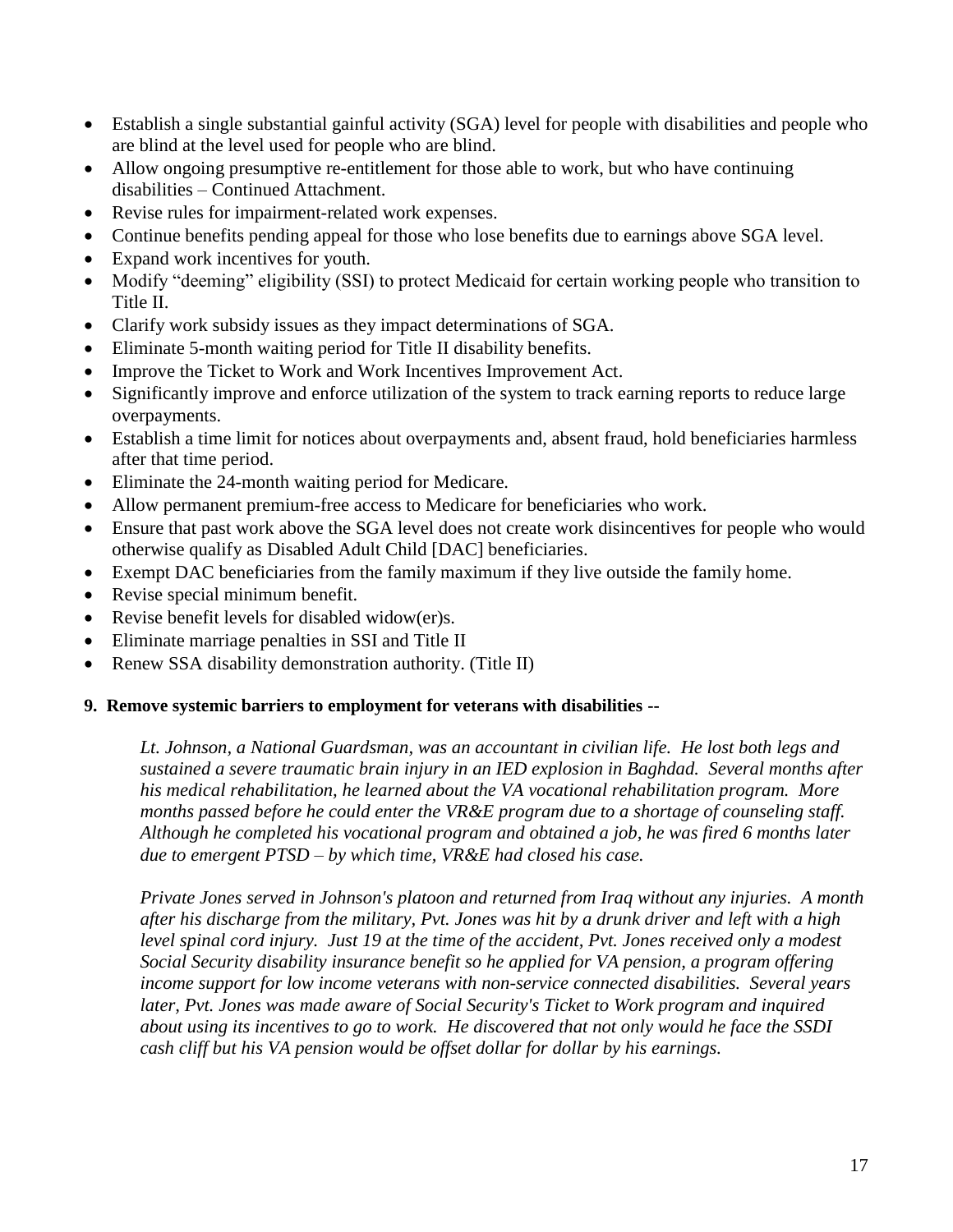*Barriers* -- Most veterans with service-connected disabilities are eligible for the VA's Vocational Rehabilitation and Employment (VR&E) Program. Yet, while the numbers of veterans applying to VR&E in the past fifteen years have risen 73 percent [37,829 to 65,298] and the numbers participating in the program have risen 67% [58,155 to 97,158], the number of those successfully rehabilitated has remained flat at only about 10,000 a year.<sup>37</sup> VR&E representatives are not automatically included in the Disabled Transition Assistance Program (DTAP) sessions offered to separating wounded service members. Citing several studies of VR&E done within the last decade, the Veterans Disability Benefits Commission identified a host of problems with the program, including:

- need for more aggressive and proactive approach to serving veterans with serious employment barriers
- limited numbers of VR&E counselors and case managers to handle a growing case load
- inadequate and ineffective tracking and reporting on participants
- employment outcomes that are measured no further than 60 days after hiring
- the current 12 year limit for veterans to take advantage of VR&E may be unrealistic

In addition to VR&E, numerous non-profit vocational providers have served veterans with disabilities for many years in partnership with the VA. Easter Seals has mounted a Military and Veterans Initiative to help veterans with traumatic brain injury find vocational assistance. The Veterans Health Administration (VHA) Compensated Work Therapy program matches veterans with severe disabilities with jobs through the NISH AbilityOne program. However, unlike state VR contracting processes, the VA's national acquisition strategy is viewed as cumbersome and restrictive. As a result, programs that could address some of the demand by veterans with disabilities for employment assistance are shut out by unnecessary bureaucracy.

Veterans with disabilities – both service-connected and non-service-connected – who want to own their own business have some advantages over other entrepreneurs with disabilities in the variety of VA and Small Business Administration programs created to serve them. In 2001, the Center for Veterans Enterprise [CVE] was created in the SBA Office of Small and Disadvantaged Business Utilization (OSDBU) to help federal contractors identify veteran-owned businesses and to offer technical assistance to SBA Veterans Business Development Centers around the country. Unfortunately, the CVE is not well publicized by the SBA and suffers from inadequate funding. SBA also offers loan and loan guarantee programs to veterans under its Patriot Express Loan Initiative. However, the collateral requirements allowed under the SBA loan programs are often too high for newly-discharged veterans to meet. Federal law requires all federal agencies to observe a 3 percent procurement goal from servicedisabled veteran-owned businesses but few federal agencies meet the contracting goals set out in the law. Public law 109-461 gave the VA special authority to set aside or sole source a minimum of 3 percent of its contracts and subcontracts to businesses owned by veterans, including those with disabilities. Sadly, the VA has been slow to put in place policies and procedures implementing this law and, as a result, contracting officers are reluctant to fulfill its requirements.

For some veterans with service-connected disabilities, establishing eligibility for state VR services may prove challenging. Veterans with a service-connected disability rating of at least 20 percent will automatically qualify for VA vocational services. While most veterans with ratings at 40 percent and below are unlikely to qualify for state VR services, those with ratings between 50 percent and 70 percent

<sup>&</sup>lt;sup>37</sup> Veterans Disability Benefits Commission Final Report, p. 188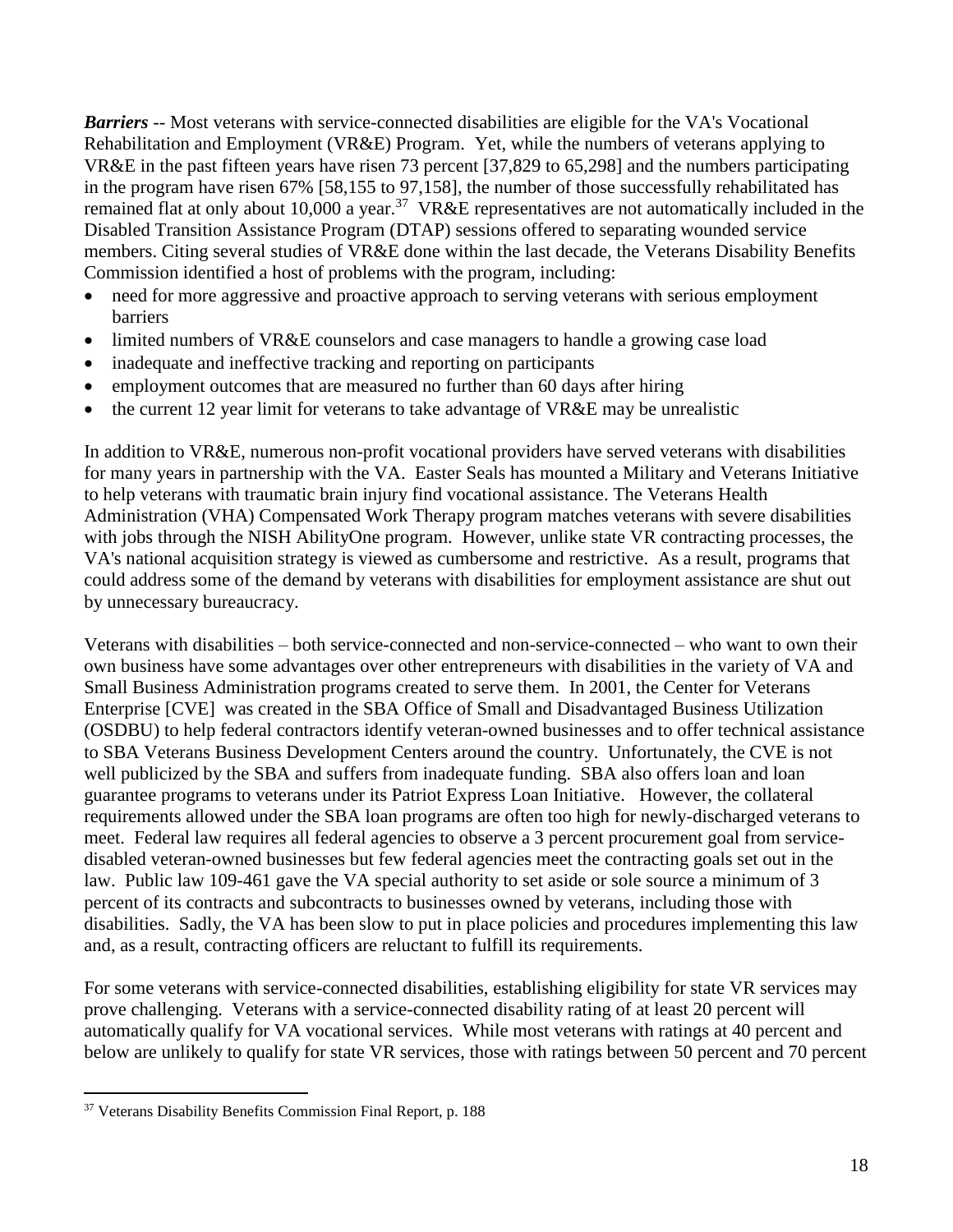might qualify depending on a state's admission criteria and the ability of VR professionals to assess appropriately a veteran's functional capacity.<sup>38</sup>

Many veterans who served this country honorably and returned from service uninjured acquire nonservice-connected disabilities post-discharge and, if these disabilities are severe enough, they will be eligible for SSDI. They will not be eligible for the VR&E program but must rely for vocational and employment help on state vocational rehabilitation programs, Social Security work incentives, Department of Labor veterans programs and other private sector options available to most people with disabilities. DoL has over 2100 Disabled Veterans Outreach Program [DVOP] staff and local veterans' employment representatives [LVERs] that operate out of One Stops and other state employment offices but this staff is often diverted to serve non-veterans because of budgetary constraints. If veterans with disabilities are to benefit from these services, adequate funding must be provided to these non-VA programs that are nevertheless helping veterans.

Low income veterans with non-service connected disabilities or their surviving low income spouses are eligible to receive VA pension [the equivalent of supplemental security income]. To receive VA pension, a veteran must be evaluated as having a permanent and total disability. Over twenty years ago, Congress authorized the VA to undertake a four year pilot program of vocational training for nonservice-connected veterans awarded VA pension. Modeled on SSA's trial work period, veterans in the pilot were allowed to retain eligibility for pension up to 12 months after obtaining employment. In addition, they remained eligible for VA health care up to three years after their pension terminated because of employment. Running from 1985 to 1989, this pilot program achieved some modest success. However, it was discontinued because, prior to VA eligibility reform, most catastrophically-disabled veterans were reluctant to risk their access to VA health care by working.

Today, veterans on VA pension face a unique dilemma when considering going to work. Because of a modest work record, many of these veterans or their surviving spouses may receive a small SSDI benefit that supplements their VA pension. If these individuals attempt to use SSA's work incentives programs to increase their income, not only is their SSDI benefit terminated but their VA pension benefits are reduced dollar for dollar by their earnings. Unlike the SSI program in which benefits are reduced gradually as earned income rises, the VA pension "cash cliff" is an impediment to return to work efforts on the part of these veterans.

*Solutions* **–** Improve the VA Vocational Rehabilitation and Education (VR&E) program by:

- expanding access to all medically-separated service members;
- making all service-disabled veterans eligible for voc rehab and counseling services;
- reviewing and revising the current 12 year limit for entering VR&E based on employment data, functional requirements and individual needs;
- screening through VR&E counselors all applicants for Individual Unemployability ratings;
- increasing VR&E staffing and resources, tracking employment success beyond 60 days and implementing satisfaction surveys of participants and employers;
- creating incentives to encourage disabled veterans to complete their rehabilitation plan;<sup>39</sup>

 $38$  Proceedings of the  $34<sup>th</sup>$  Institute on Rehabilitation Issues, U.S. Department of Education Rehabilitation Services Administration, May 5-6, 2008

<sup>39</sup> VDBC, op. cit., p. 193-197